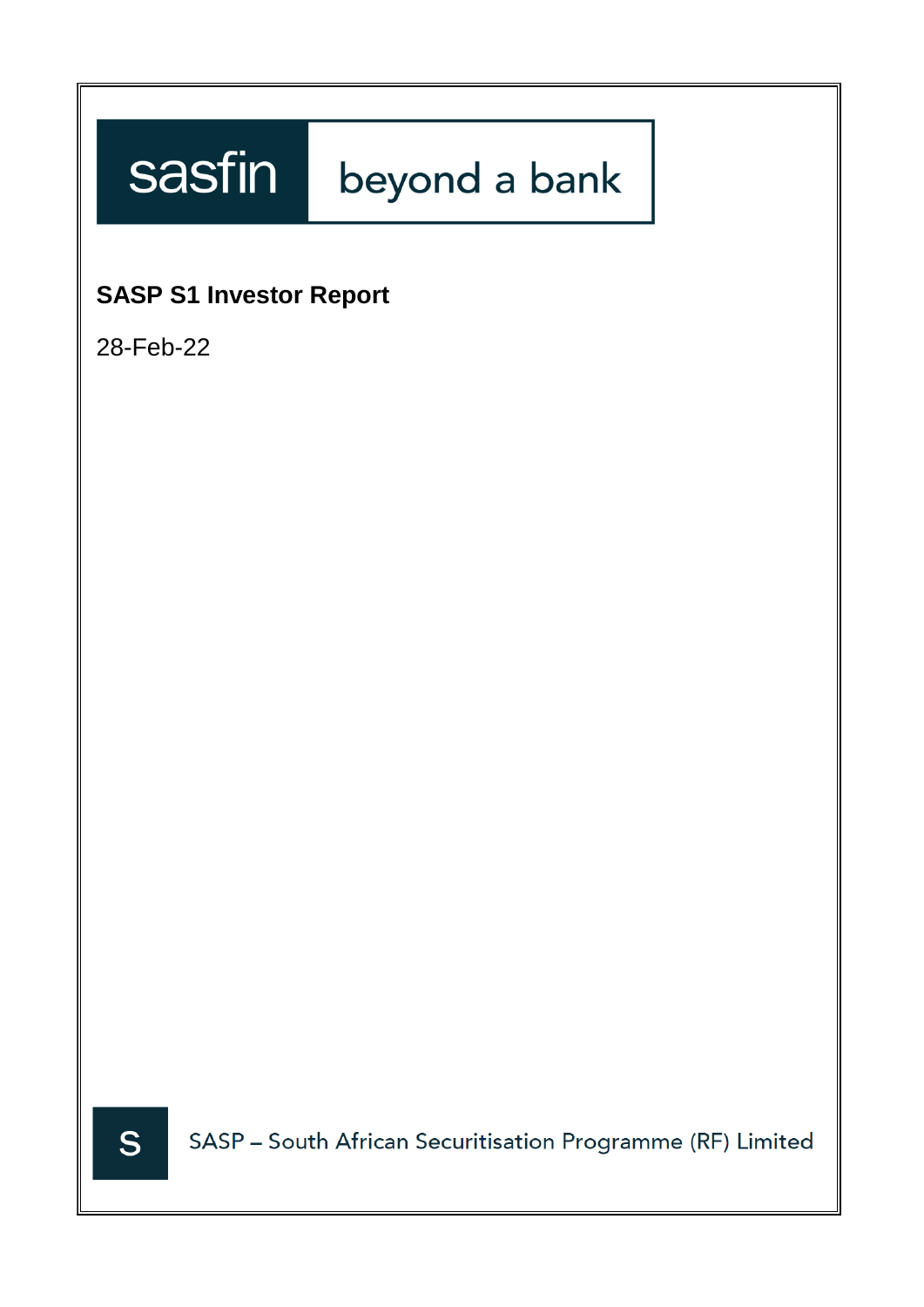| Deal Name:                 | South African Securitisation Programme (RF) Ltd - Series 1 |
|----------------------------|------------------------------------------------------------|
| Issuer:                    | South African Securitisation Programme (RF) Ltd - Series 1 |
|                            | 140 West Street                                            |
|                            | Sandown, Sandton                                           |
|                            | 2196                                                       |
|                            | P.O Box 95104                                              |
|                            | Grant Park, 2051                                           |
| Seller of the Receivables: | <b>Sasfin Bank Limited</b>                                 |
| <b>Servicer Name:</b>      | <b>Sasfin Bank Limited</b>                                 |
| Contact:                   | Contact: Mr Dhesegan Govender                              |
|                            | Phone: +27 (011) 809 7892                                  |
|                            | Email: Dhesegan.Govender@sasfin.com                        |
| <b>Manager</b>             | Sasfin Bank Limited                                        |
|                            | 140 West Street                                            |
|                            | Sandown, Sandton                                           |
|                            | 2196                                                       |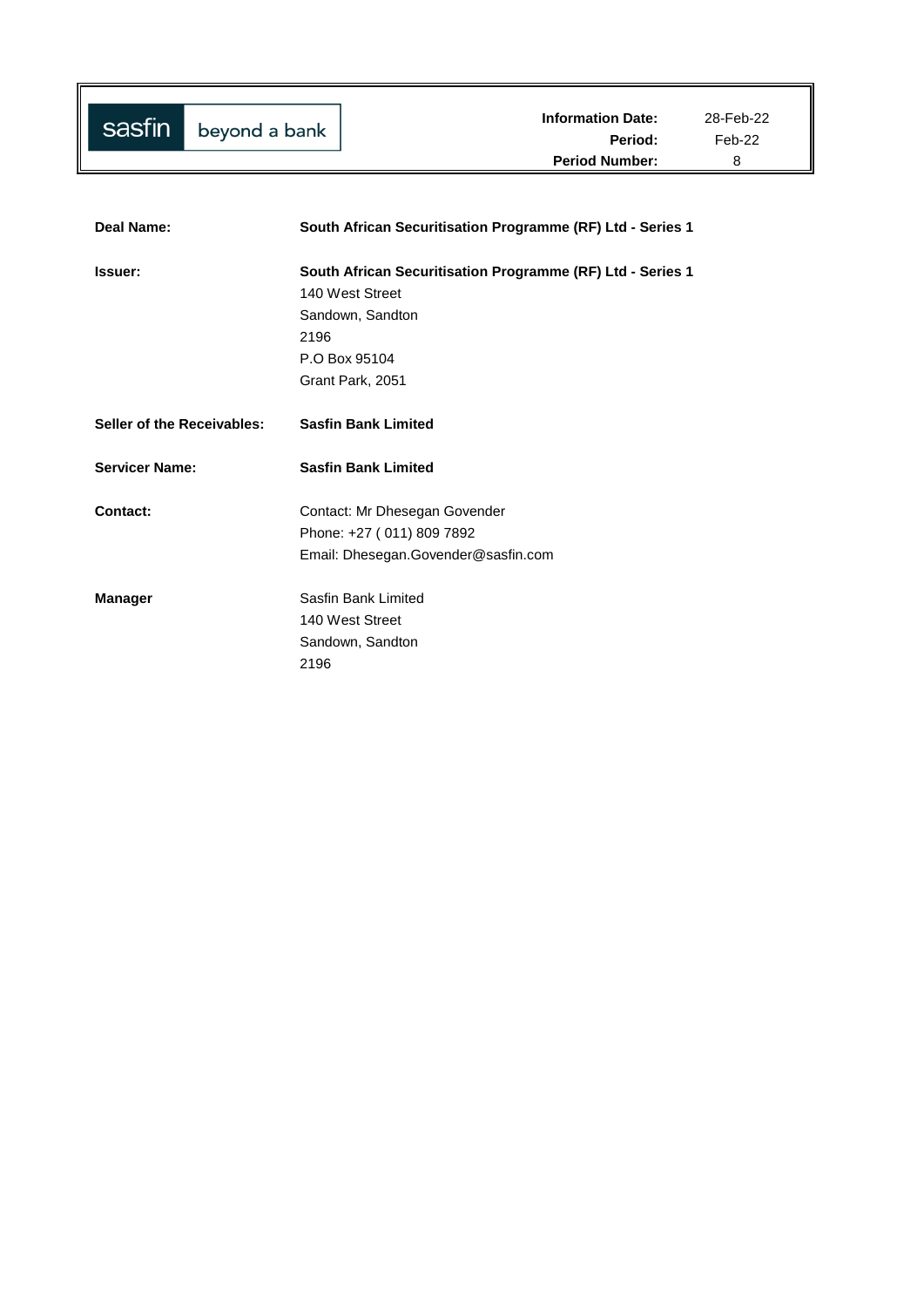| sasfin                    | beyond a bank                | <b>Information Date:</b><br>Period:<br><b>Period Number:</b> | 28-Feb-22<br>Feb-22<br>8 |
|---------------------------|------------------------------|--------------------------------------------------------------|--------------------------|
|                           |                              |                                                              |                          |
| Page                      | <b>Tables of Contents</b>    |                                                              |                          |
| $\mathbf{1}$              | Additional Information       |                                                              |                          |
| $\overline{c}$            | <b>Table of Contents</b>     |                                                              |                          |
| $\ensuremath{\mathsf{3}}$ | Conterparties                |                                                              |                          |
| 4                         | Deal Overview                |                                                              |                          |
| 5                         | Balance Sheet and OC         |                                                              |                          |
| 6                         | Notes Information I.         |                                                              |                          |
| $\overline{7}$            | Notes Information II.        |                                                              |                          |
| 8                         | Performance Test             |                                                              |                          |
| $\boldsymbol{9}$          | Portfolio Covenants          |                                                              |                          |
| 10                        | Priority of Payments         |                                                              |                          |
| 11                        | Pool Movement (Rands)        |                                                              |                          |
| 12                        | Pool Movement (Deals)        |                                                              |                          |
| 13                        | Pool Stratification          |                                                              |                          |
| 14                        | Pool Ageing                  |                                                              |                          |
| 15                        | <b>Delinquency Contracts</b> |                                                              |                          |
| 16                        | <b>Defaults</b>              |                                                              |                          |
| 17                        | <b>Excess Spread</b>         |                                                              |                          |
| 18                        | <b>CRD</b> Retention         |                                                              |                          |
| 19                        | Note Interest and Details    |                                                              |                          |
| 20                        | Glossary                     |                                                              |                          |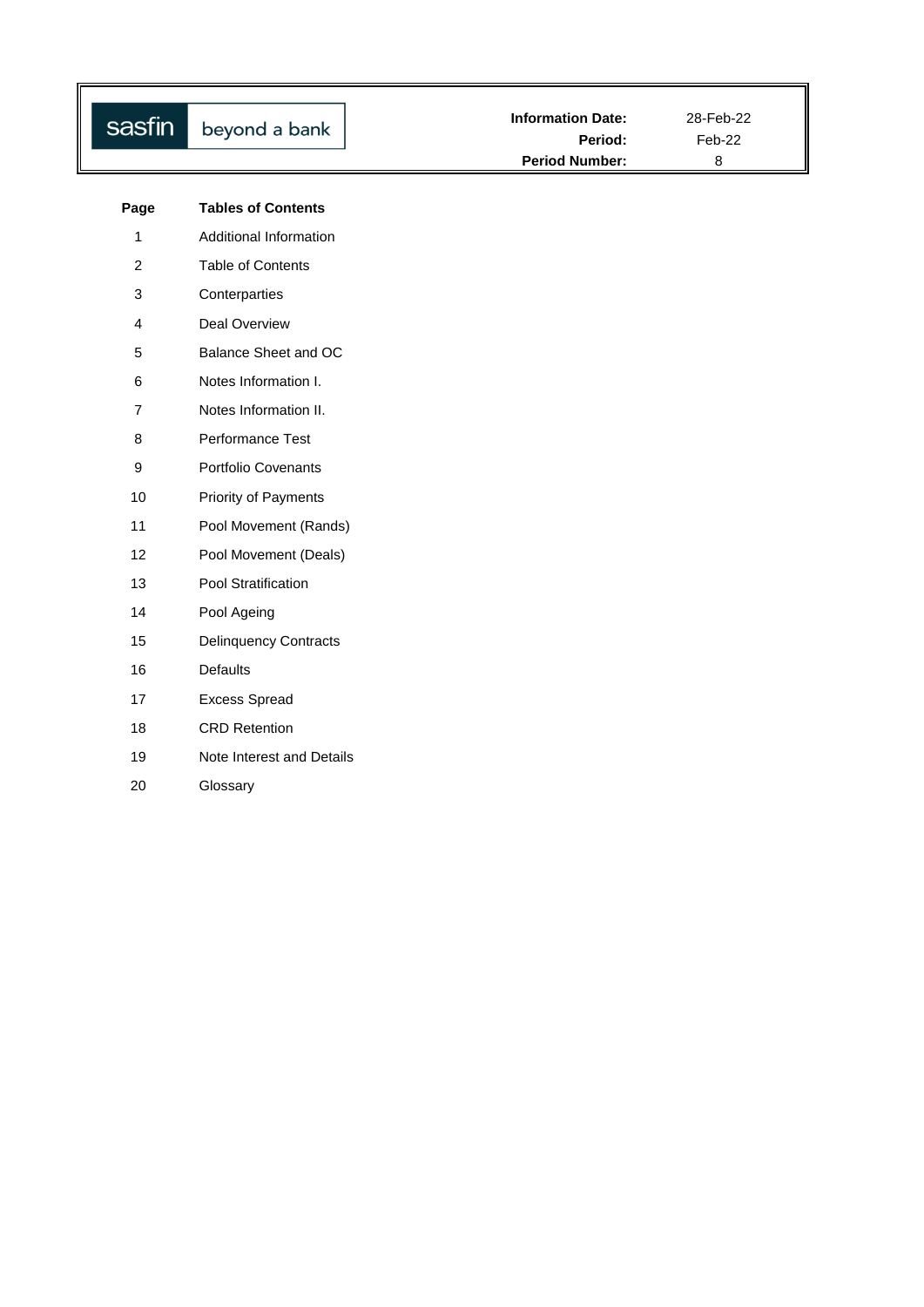**Information Date:** 28-Feb-22 **Feb-22 Period Number:** 

**Deal Name:**

**South African Securitisation Programme (RF) Limited - Series 1**

## **Issuer: Series Security SPV:**

Sandown, Sandton and Communication of the Communication of the Maitland House 1 (National Process of the Maitland House 1 (National Process of the Maitland House 1 (National Process of the Maitland Process of the Maitland

## **Series Seller, Servicer and Manager Name: Transfering Agent:**

**Sasfin Bank Limited**<br>**140 West Street** Sandown, Sandton<br>2196 Contact: Mr M Sassoon

**Paying Agent: Series Standby Servicer:** Braampark Forum IV<br>
2nd Floor, 33 Hoofd Street<br>
2nd Floor, 33 Hoofd Street 2nd Floor, 33 Hoofd Street **And The Street River Park, Gloucester Road**<br>Braamfontein, 2001 P.O Box 1144<br>Johannesburg 2000 [South Africa Contact: Mrs L Currie](mailto:treasury@sasfin.com)

Sandown 1992<br>
Sandton, 2196<br>
Waterfall City Naterfall City Sandton, 2196 Waterfall City of the Sandton, 2196 Waterfall City of the Sandton, 2000 Waterfall City of the Sandton City of the Sandton City of the Sandton City of the Sandton City of the Sandton City of the Sandton City o P.O Box 783347 Sandton, 2146<br>Contact: Mr S Von Schirnding

**South African Securitisation Programme (RF) Ltd Stonehage Flemming Corporate Services (Pty) Ltd** (M<br>140 West Street **Programme Corporate Services (Pty) Ltd** (M 140 West Street **(Formerly Maitland Corporate Services (Pty) Ltd (MCS(SA))** 2196 River park, Gloucester Road P.O Box 95104 Mowbray, Cape Town, 7700<br>
Grant Park, 2051 Crambus Cape Town, 80 Crambus Cape Town, 80 Crambus Cape Town, 80 Crambus Cape Town, 80 Crambus C PO Box 3149, Cape Town, 8000 South Africa Contact: Mr B Harmse

(a division of Nedbank Limited)<br>135 Rivonia Road Sandton, 2196<br>South Africa P.O Box 1144 Johannesburg, 2000 Contact: Mr RC Hayne

**Stonehage Flemming Corporate Services (Pty) Ltd** Mowbray, Cape Town, South Africa<br>7700 Contact: Mr B Harmse

## **Legal Adviser to the Arranger, the Issuer and the Security SPV: Independent Audiors to the Issuer and the Security SPV and**

**Joint Independent Auditors to the Series Seller:** 150 West Street **PricewaterhouseCoopers Inc** Contact: Vincent Tshikhovhokhovho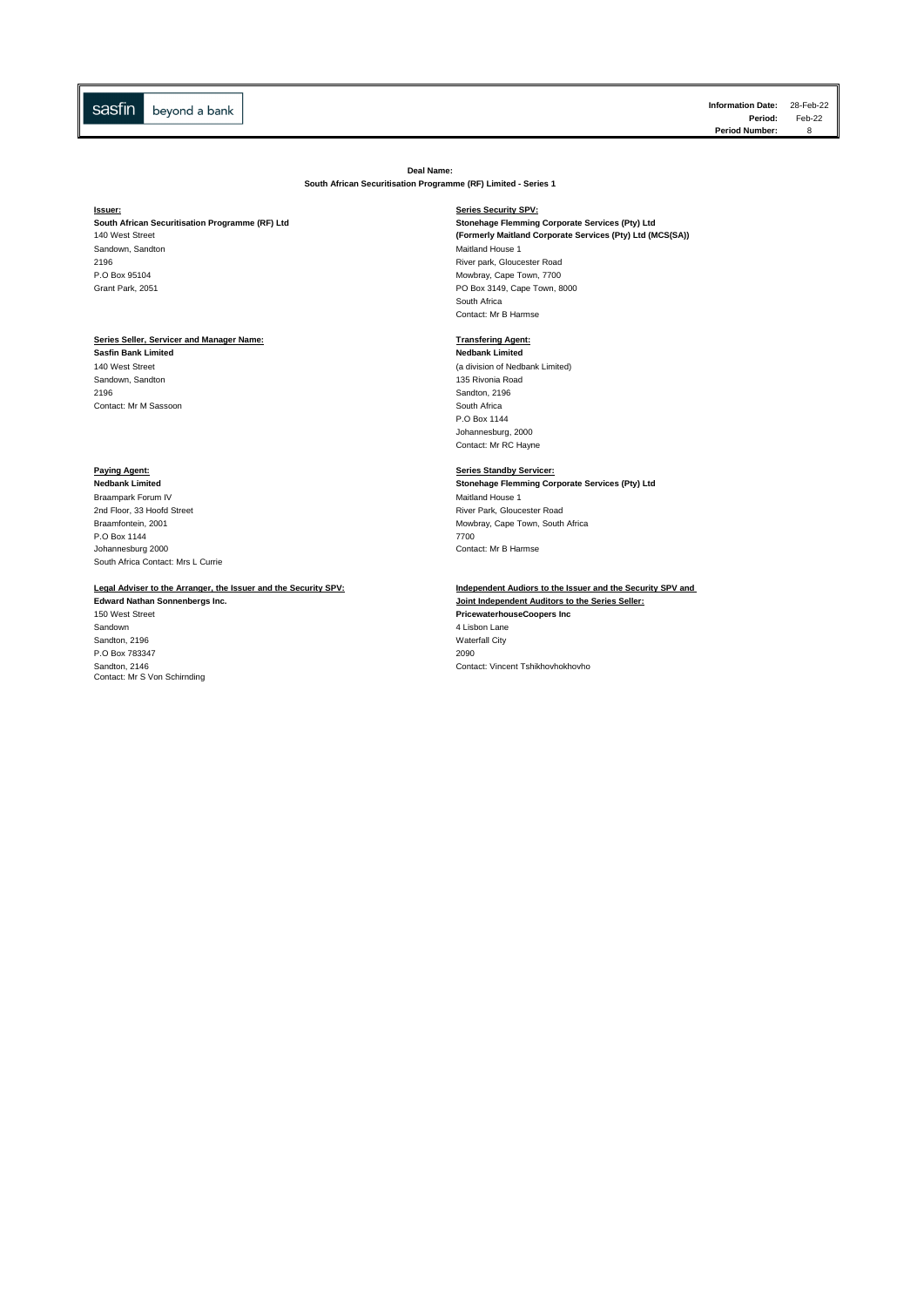| sasfin                          | beyond a bank                        |                                   |       | <b>Information Date:</b><br>Period:<br><b>Period Number:</b> | 28-Feb-22<br>Feb-22<br>8 |
|---------------------------------|--------------------------------------|-----------------------------------|-------|--------------------------------------------------------------|--------------------------|
| <b>Deal Overview</b>            |                                      |                                   |       |                                                              |                          |
| <b>Reporting Period:</b>        |                                      | Feb 22                            |       |                                                              |                          |
| <b>Reporting Date:</b>          |                                      | 17-Feb-22                         |       | $17th$ of each month (for previous month)                    |                          |
| <b>Reporting Frequency:</b>     |                                      | Monthly                           |       |                                                              |                          |
| <b>Period No.:</b>              |                                      | 8                                 |       |                                                              |                          |
| <b>Interest Payment Dates:</b>  |                                      | 17 Feb / 17 May / 17 Aug / 17 Nov |       |                                                              |                          |
| <b>Next payment Date:</b>       |                                      | 17-Mar-22                         |       |                                                              |                          |
| <b>Asset Collection Period:</b> |                                      | 1-Feb-22                          | until | 28-Feb-22                                                    |                          |
|                                 | <b>Note Interest Accrual Period:</b> | 17-Feb-22                         | until | 17-May-22                                                    |                          |

| <b>Pool Information</b>               | <b>Outstanding</b><br><b>Principal</b><br><b>Balance</b> | Number of<br><b>Contracts</b> |
|---------------------------------------|----------------------------------------------------------|-------------------------------|
| <b>Outstanding Pool</b>               | 1,450,590,105                                            | 23.720                        |
| Repurchased Operating Lease Contracts | ٠                                                        | -                             |
| (cumulative since Cut Off Date)       | -                                                        | -                             |

| <b>Type of Equipment Lease</b> | Percentage of<br><b>Leases</b><br>$(\% )$ | Outstanding<br><b>Principal Balance</b> | Percentage of<br><b>Balance</b><br>(%) |
|--------------------------------|-------------------------------------------|-----------------------------------------|----------------------------------------|
| <b>New</b>                     | 97.26%                                    | 1,412,860,709                           | 97.40%                                 |
| Used                           | 2.74%                                     | 37,729,396                              | 2.60%                                  |
| Total                          | 100.00%                                   | 1,450,590,105                           | 100.00%                                |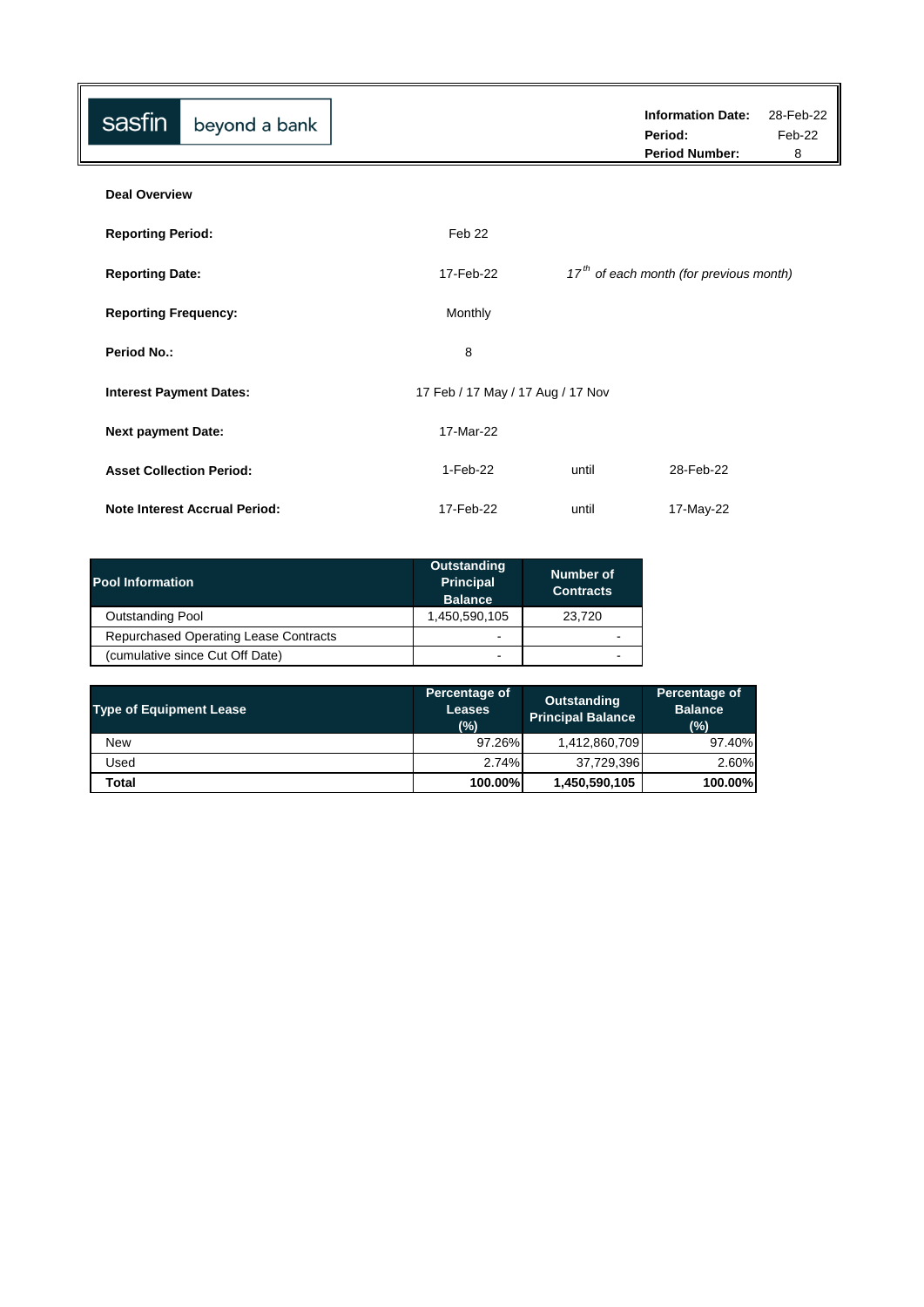| sasfin<br>beyond a bank | Period:               | Feb-22 |
|-------------------------|-----------------------|--------|
|                         | <b>Period Number:</b> |        |

║

| <b>Balance Sheet</b>                                        |                             | <b>Over Collateralisation Calculation</b> |                |
|-------------------------------------------------------------|-----------------------------|-------------------------------------------|----------------|
| <b>ASSETS</b>                                               |                             |                                           |                |
| Pool Assets                                                 | 1,450,590,105               | <b>Pool Assets</b>                        | 1,450,590,105  |
| - Instalments receivable<br>- Arrear instalments receivable | 1,355,706,343<br>94,883,762 | Delinquents and Defaults                  | -163,183,932   |
| Provision for bad and doubtful advances                     | (126, 279, 638)             | <b>Total Performing assets</b>            | 1,287,406,173  |
| Cash                                                        | 249,691,255                 |                                           |                |
| Accounts receivable                                         | 50,314,128                  |                                           |                |
|                                                             | 1,624,315,849               | <b>Notes in Issue</b>                     | 1,108,000,000  |
| <b>EQUITY AND LIABILITIES</b>                               |                             | Over collateralised amount                | 179,406,172.98 |
| Share Capital and Retained Income                           | 205,298,779                 |                                           |                |
| Notes in Issue                                              | 1,108,000,000               | Actual over collateralisation %age        | 16.19%         |
| Subordinated Loans                                          | 189,448,600                 |                                           |                |
| Deferred Tax                                                | 92,439,081                  | Required over collateralisation %age      | 12.54%         |
| Interest and Working Capital Payable                        | 13,210,225                  |                                           |                |
| Accounts payable                                            | 15,919,163                  |                                           |                |
|                                                             | 1,624,315,849               |                                           |                |
|                                                             |                             |                                           |                |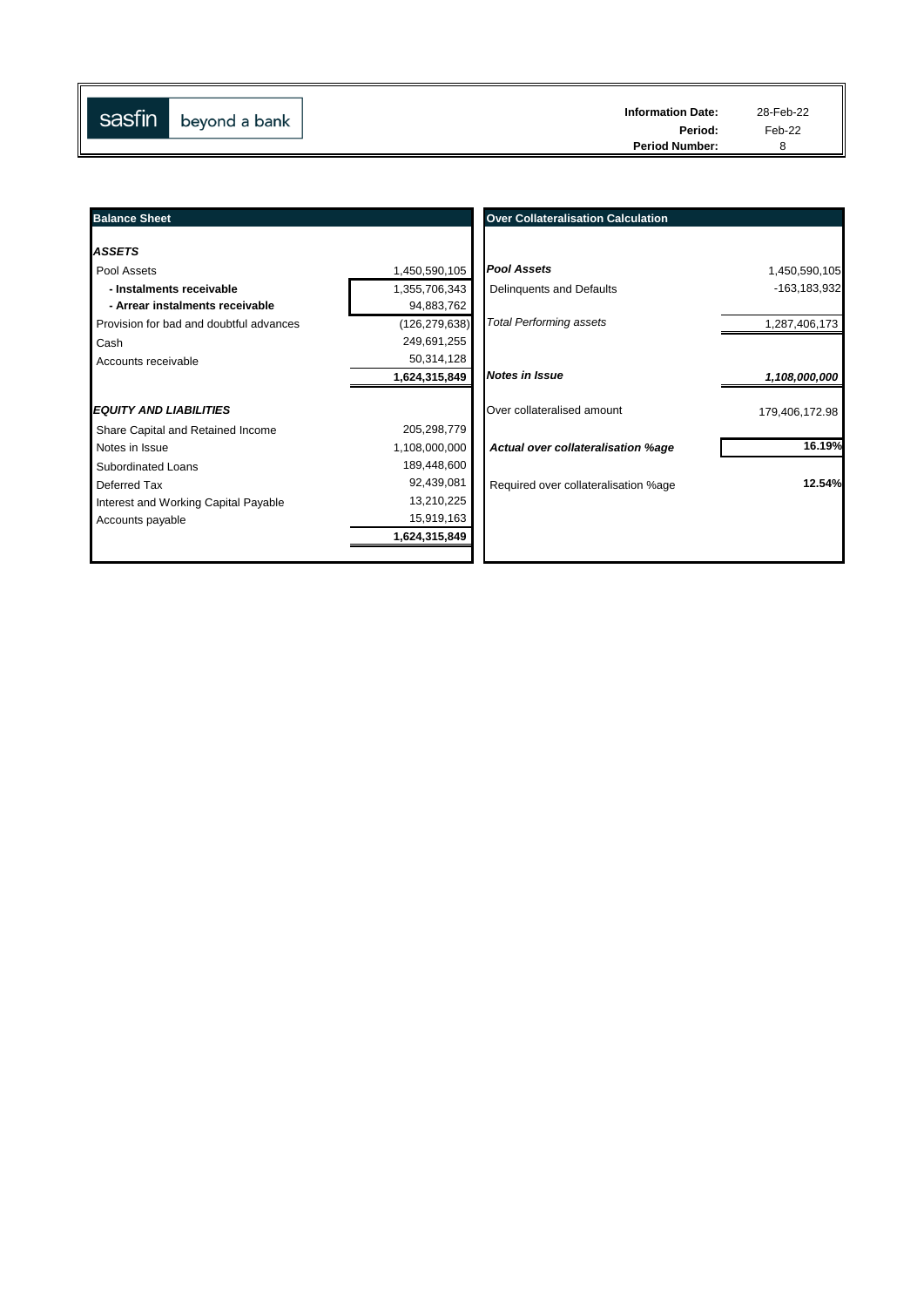sasfin beyond a bank Information Date: 28-Feb-22 Information Date: 28-Feb-22<br>Period: Feb-22<br>Period Number: 8

Period: Feb-22

| Information regarding the Notes: |               |               |               |               |               |               |               |               |
|----------------------------------|---------------|---------------|---------------|---------------|---------------|---------------|---------------|---------------|
| <b>Classes of Notes</b>          | Class A25     | Class A26     | Class A27     | Class A28     | Class B6      | Class B7      | Class C6      | Class C7      |
| Rating at Issue Date             |               |               |               |               |               |               |               |               |
| GCR                              | AAA(zaf)      | AAA(zaf)      | AAA(zaf)      | AAA(zaf)      | AAA(zaf)      | AAA(zaf)      | AAA(zaf)      | AAA(zaf)      |
| <b>Current Rating</b>            |               |               |               |               |               |               |               |               |
| GCR                              | AAA(zaf)      | AAA(zaf)      | AAA(zaf)      | AAA(zaf)      | AAA(zaf)      | AAA(zaf)      | AAA(zaf)      | AAA(zaf)      |
| <b>Information on Notes</b>      | Class A25     | Class A26     | Class A27     | Class A28     | Class B6      | Class B7      | Class C6      | Class C7      |
| <b>Final Maturity Date</b>       | 17-Nov-25     | 17-Nov-25     | 17-Nov-25     | 17-Nov-25     | 17-Nov-25     | 17-Nov-25     | 17-Nov-25     | 17-Nov-25     |
| Scheduled Repayment Date:        | 17-Aug-22     | 17-May-22     | 17-Aug-22     | 17-Aug-23     | 17-May-22     | 17-Aug-22     | 17-May-22     | 17-Aug-22     |
| Issue Date:                      | 17-Aug-17     | 17-May-19     | 19-Aug-19     | 17-Aug-20     | 17-May-19     | 19-Aug-19     | 17-May-19     | 19-Aug-19     |
| ISIN:                            | ZAG000145913  | ZAG000159138  | ZAG000161472  | ZAG000169731  | ZAG000159146  | ZAG000161472  | ZAG000135591  | ZAG000161480  |
| Common Code:                     | ERSA25        | ERSA26        | ERSA27        | ERSA28        | ERS3B6        | ERS3B7        | ERS3C6        | ERS3C7        |
| Nominal Amount (ZAR):            | 281,000,000   | 178,000,000   | 230,000,000   | 263,000,000   | 16,000,000    | 99,000,000    | 6,000,000     | 35,000,000    |
| <b>Information on Interest</b>   | Class A25     | Class A26     | Class A27     | Class A28     | Class B6      | Class B7      | Class C6      | Class C7      |
| First Interest Payment Date:     | 17-Nov-17     | 17-Aug-19     | 17-Nov-19     | 17-Nov-20     | 17-Aug-19     | 17-Nov-19     | 17-Aug-19     | 17-Nov-19     |
| Rate Determination Date:         |               |               |               |               |               |               |               |               |
| Spread/Margin:                   | 1.80%         | 1.42%         | 1.30%         | 2.05%         | 1.75%         | 1.50%         | 2.15%         | 1.55%         |
| Index Rate:                      | 3 Month Jibar | 3 Month Jibar | 3 Month Jibar | 3 Month Jibar | 3 Month Jibar | 3 Month Jibar | 3 Month Jibar | 3 Month Jibar |
| Fixed/ Floating:                 | Floating      | Floating      | Floating      | Floating      | Floating      | Floating      | Floating      | Floating      |
| Current Coupon:                  | 5.9750%       | 5.5950%       | 5.4750%       | 6.2250%       | 5.9250%       | 5.6750%       | 6.3250%       | 5.7250%       |
| Day Count Convention             | Actual / 365  | Actual / 365  | Actual / 365  | Actual / 365  | Actual / 365  | Actual / 365  | Actual / 365  | Actual / 365  |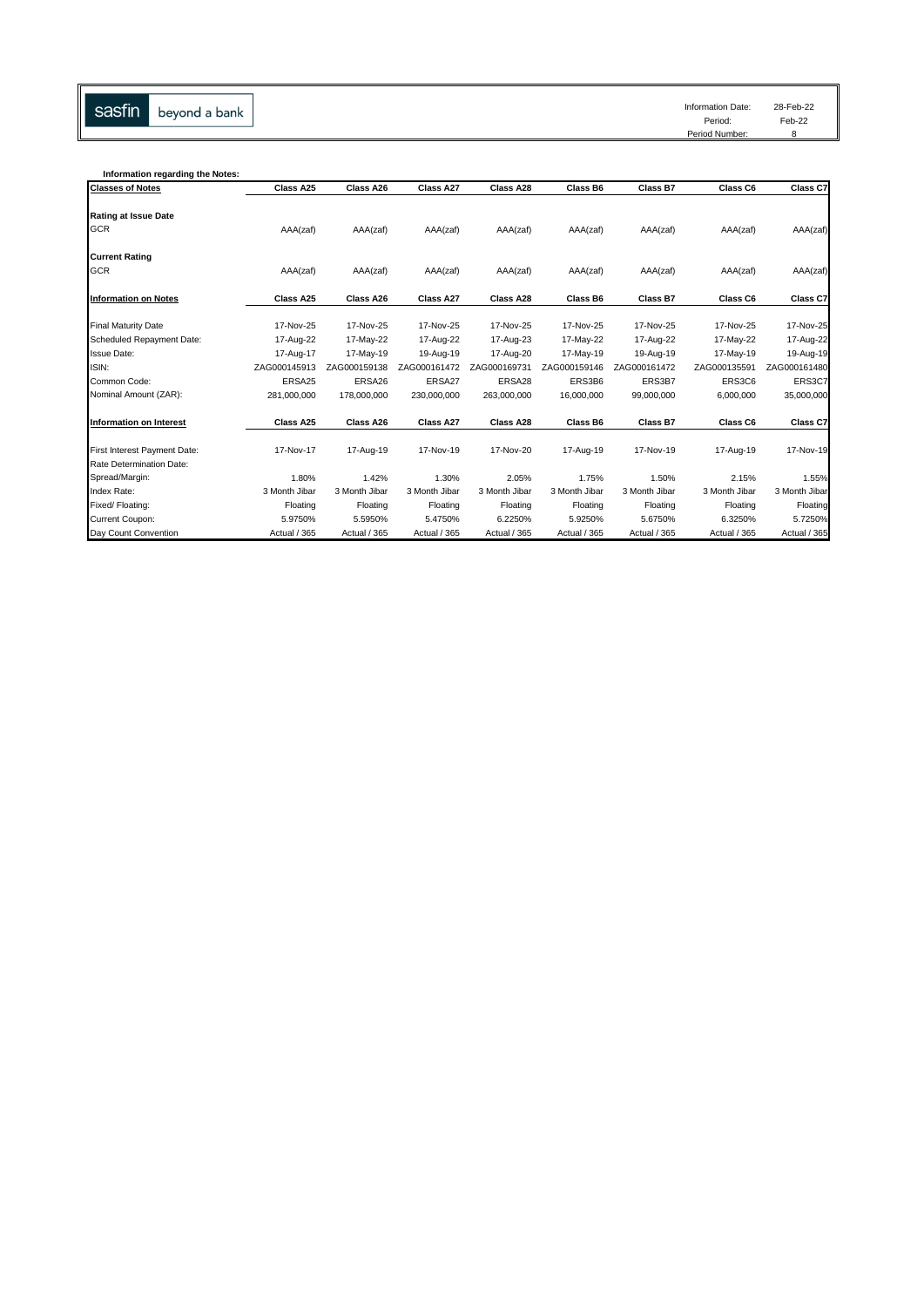Sasfin beyond a bank

| Information regarding the Notes II.                                                                                                                                                                 |             |             |             |                |            |            |           |            |
|-----------------------------------------------------------------------------------------------------------------------------------------------------------------------------------------------------|-------------|-------------|-------------|----------------|------------|------------|-----------|------------|
|                                                                                                                                                                                                     | Class A25   | Class A26   | Class A27   | Class A28      | Class B6   | Class B7   | Class C6  | Class C7   |
| 8<br><b>Monthly Period:</b>                                                                                                                                                                         |             |             |             |                |            |            |           |            |
| 17-Feb-22<br><b>Next Payment Date:</b>                                                                                                                                                              |             |             |             |                |            |            |           |            |
| Interest Accrual Period (from/until):<br>17-Nov-21 17-May-22                                                                                                                                        |             |             |             |                |            |            |           |            |
| Days Accrued:<br>181                                                                                                                                                                                |             |             |             |                |            |            |           |            |
| 4.175%<br>Base Interest Rate (3 Month Jibar):                                                                                                                                                       |             |             |             |                |            |            |           |            |
| ZAR<br>Currency:                                                                                                                                                                                    |             |             |             |                |            |            |           |            |
| Day Count Convention:<br>Actual/365                                                                                                                                                                 |             |             |             |                |            |            |           |            |
|                                                                                                                                                                                                     |             |             |             |                |            |            |           |            |
| <b>Interest Payments</b>                                                                                                                                                                            | Class A25   | Class A26   | Class A27   | Class A28      | Class B6   | Class B7   | Class C6  | Class C7   |
| Total Interest Amount of the Reporting Period - Financial YTD 1 July 2021 - 28 February 2022                                                                                                        | 10,294,308  | 6,070,634   | 7,660,330   | 10,072,619     | 578,239    | 3,429,091  | 233,788   | 1,223,956  |
| Paid interest - Financial 01 July 2021 - 17 February 2022                                                                                                                                           | 9,742,316   | 5,743,211   | 7,246,330   | 9,534,370      | 549,660    | 3,244,382  | 221,311   | 1,158,079  |
| <b>Unpaid Interest</b>                                                                                                                                                                              | 551,992     | 327,422     | 414.000     | 538,249        | 28.579     | 184,710    | 12,477    | 65,877     |
| Unpaid interest of the Reporting Period - Interest relating to 1 February 2022 - 28 February 2022<br>Cumulative unpaid interest - Interest from last payment date to 1 July 2021 - 28 February 2022 | 551,992     | 327,422     | 414.000     | 538,249        | 28,579     | 184,710    | 12,477    | 65,877     |
|                                                                                                                                                                                                     |             |             |             |                |            |            |           |            |
| <b>Note Balance</b>                                                                                                                                                                                 | Class A25   | Class A26   | Class A27   | Class A28      | Class A29  | Class B7   | Class C6  | Class C6   |
|                                                                                                                                                                                                     |             |             |             |                |            |            |           |            |
| Note Balance (Cut Off Date):                                                                                                                                                                        |             |             |             |                |            |            |           |            |
| Note Balance (Beginning of Period): (ZAR)                                                                                                                                                           | 281.000.000 | 178,000,000 | 230.000.000 | 263.000.000    | 16,000,000 | 99.000.000 | 6.000.000 | 35,000,000 |
| Unallocated Redemption Amount from Previous Period (ZAR)                                                                                                                                            |             | ٠           | ٠           | $\blacksquare$ |            |            | ٠         |            |
| Available Redemtion Amount Reporting Period (ZAR)                                                                                                                                                   |             |             |             |                |            |            |           | ٠          |
| Total Available Redemtion Amount (ZAR)                                                                                                                                                              |             |             |             |                |            |            |           |            |
| Redemption Amount per Class                                                                                                                                                                         |             |             |             |                |            |            |           |            |
| New Issue                                                                                                                                                                                           |             |             |             |                |            |            |           | $\sim$     |
| Note Balance (End of Period):                                                                                                                                                                       | 281,000,000 | 178,000,000 | 230,000,000 | 263,000,000    | 16,000,000 | 99,000,000 | 6,000,000 | 35,000,000 |
|                                                                                                                                                                                                     |             |             |             |                |            |            |           |            |
| Payments to Investors - Per R100'000 - Denomination                                                                                                                                                 | Class A25   | Class A26   | Class A27   | Class A28      | Class B6   | Class B7   | Class C6  | Class C6   |
| Interest                                                                                                                                                                                            | 9,742,316   | 5,743,211   | 7,246,330   | 9,534,370      | 549.660    | 3.244.382  | 221,311   | 1,158,079  |
| Principal Repayment by Note:                                                                                                                                                                        |             |             | ÷           |                |            |            |           |            |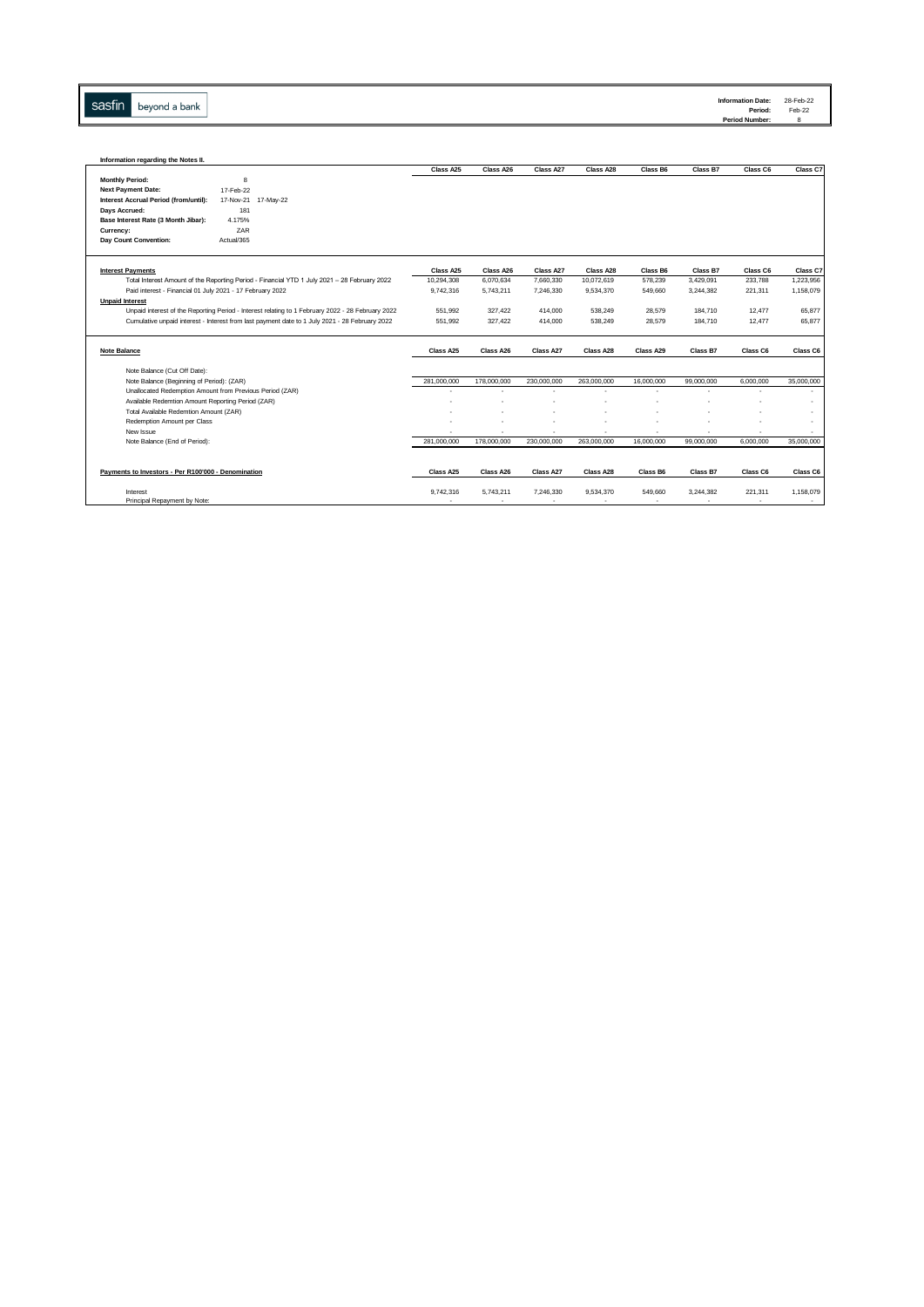|                       |                           | 28-Feb-22                                 |
|-----------------------|---------------------------|-------------------------------------------|
| sasfi<br>eyond a bank | <b>Information Date:</b>  | Feb-22<br>the contract of the contract of |
|                       | Period:<br>Period Number: |                                           |

## **Performance Test**<br>Amortisation events:

Amortisation events: a) the occurrence of a Servicer Event of Default; or b) the occurrence of a Breach of a Performance Test; or a) the occurrence of a Reserve Fund Test Event; or Arrears Reserve Target Amount means:<br>
a) at the Restatement Date or on any Measurement Date thereafter during the Revolving Period, an amount equal to the Σ NPV of the Delinquent EL; or<br>
b) during the PAnchastion Period, a means an event where the balance on the Reserve Account is less than the Reserve Fund Required Amount

a) the Yield for the Due Period immediately preceding that Payment Date less any payments to the providers of guarantees, credit derivatives or other arrangements in terms of the Related Agreements for the Due Period prece

### Agreements; divided by

b) the XIPV of all of the EL (excluding EL in default) at the start of the Due Period immediately preceding that Payment Date; multiplied by<br>c) the cocurrence of the first failure by the issuer to redeem in full, on a Sche

|           | <b>Reserve Fund Tests</b>                                                                                                                                                                                                        |  | <b>Reserve Fund Tests</b>                                                             | <b>Net Default Test</b> |  |  |                                                                                                                                                                                                                                |          | Yield Test |                  |         |                                                 |                                  |
|-----------|----------------------------------------------------------------------------------------------------------------------------------------------------------------------------------------------------------------------------------|--|---------------------------------------------------------------------------------------|-------------------------|--|--|--------------------------------------------------------------------------------------------------------------------------------------------------------------------------------------------------------------------------------|----------|------------|------------------|---------|-------------------------------------------------|----------------------------------|
|           | Month Ended Test ovent Balance Reserve Fund Fund Balance Arrears Reserve Afrears Reserve MPV of EL Amount Reverage NPV of EL Amount Recorded Amount Recorded Amount Section 4 (1998)<br>A Required Pass? Required Amount Balance |  |                                                                                       |                         |  |  |                                                                                                                                                                                                                                |          | Yield      | Yield Test Pass? | default | Servicer event of Refinance event of<br>default | Hedge<br>Counterparty<br>default |
| 28-Feb-22 |                                                                                                                                                                                                                                  |  | 59,128,200 Yes 11,962,605 11,962,605 2,442,704 1,637,925 1,447,727,827 1.3082% 2.625% |                         |  |  | Yes and the same of the same of the same of the same of the same of the same of the same of the same of the same of the same of the same of the same of the same of the same of the same of the same of the same of the same o | 12.5000% | 22.61%     |                  |         |                                                 |                                  |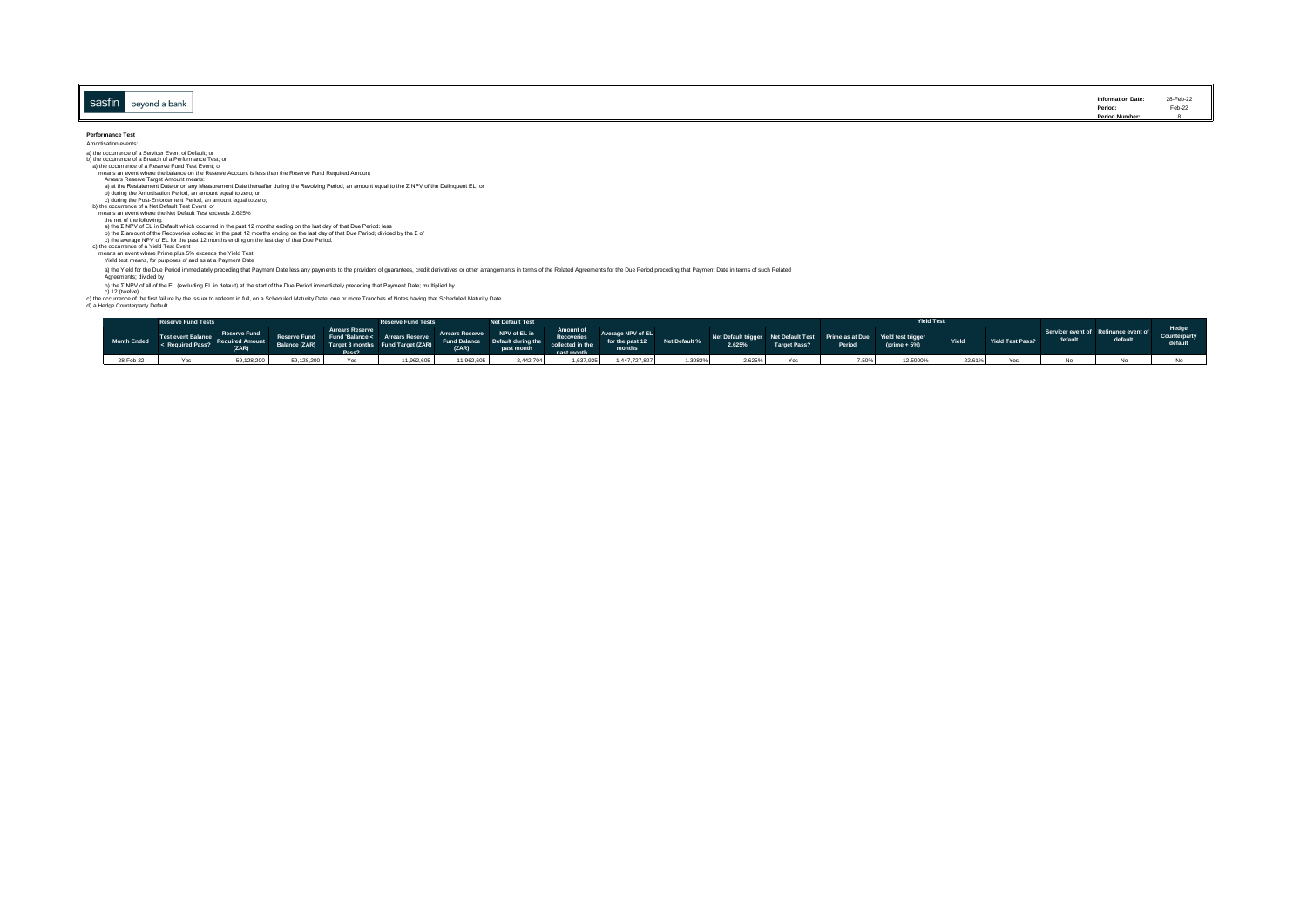| sasfin                            | beyond a bank                                                            | <b>Information Date:</b><br>Period:<br><b>Period Number:</b> | 28-Feb-22<br>Feb-22<br>8 |   |                  |
|-----------------------------------|--------------------------------------------------------------------------|--------------------------------------------------------------|--------------------------|---|------------------|
|                                   | SOUTH AFRICAN SECURITISATION PROGRAMME (RF) LIMITED - SERIES 1           |                                                              |                          |   |                  |
| <b>TRANSACTION ACCOUNT</b>        | PAYMENT SCHEDULE FOR PAYMENT DUE ON 17 MARCH 2021                        |                                                              |                          |   |                  |
|                                   | PRIORITY OF PAYMENTS - PRE ENFORCEMENT (REVOLVING)                       |                                                              |                          |   |                  |
|                                   |                                                                          |                                                              |                          |   |                  |
| <b>Priority of Payments</b>       |                                                                          | 17-Feb-22                                                    | 17-Mar-22                |   | Remaining        |
| Level                             | <b>Funds available for distribution</b>                                  | 177,834,143.07                                               | 158,281,335.67           | R | 158,281,335.67   |
|                                   |                                                                          |                                                              |                          |   |                  |
| <b>Funds available</b>            |                                                                          |                                                              |                          |   |                  |
| First                             | Statutory Expenses - Income Tax                                          | (3,529,313.21)                                               | (1,673,574.59)           | R | 156,607,761.09   |
| First                             | Provisional tax payment                                                  |                                                              |                          | R | 156,607,761.09   |
| First                             | Statutory Expenses - VAT                                                 | (4, 187, 316.97)                                             | (3,085,573.69)           | R | 153,522,187.40   |
| First                             | Statutory Expenses - VAT on Top-up previous month                        | (8,426,617.75)                                               | (7, 352, 963.33)         | R | 146, 169, 224.07 |
| First                             | Statutory Expenses - Additional Provisional Tax less refund received     |                                                              |                          | R | 146, 169, 224.07 |
| Second                            | Security SPV Expenses                                                    |                                                              |                          | R | 146.169.224.07   |
| Third                             | Servicer, Backup Servicer & Series Manager Expenses                      | (2.173.513.96)                                               | (2.175.223.06)           | R | 143.994.001.01   |
| Fourth                            | <b>Other Creditors</b>                                                   | (77, 554.49)                                                 | (123, 565.25)            | R | 143,870,435.76   |
| Fifth                             | Hedging & Liquidity Facility (Prime JIBAR swap)                          |                                                              |                          | R | 143,870,435.76   |
| Fith                              | Prime Jibar swap                                                         | (1,348,906.52)                                               | (1,317,078.08)           | R | 142,553,357.67   |
| Sixth                             | Class A Note Interest                                                    | (12,862,169.64)                                              | (6,868,738.36)           | R | 135,684,619.32   |
| Sixth                             | Class B Note Interest                                                    | (1,512,442.19)                                               | (809, 537.67)            | R | 134,875,081.65   |
| Sixth                             | Class C Note Interest                                                    | (549, 865.10)                                                | (293, 825.34)            | R | 134,581,256.30   |
| Sixth                             | Provision for interest - 17 days in Nov 17                               |                                                              |                          | R | 134,581,256.30   |
| Seventh                           | Note Capital (if applicable)                                             |                                                              |                          | R | 134,581,256.30   |
| Eighth                            | Replenish Reserve Account                                                |                                                              |                          | R | 134.581.256.30   |
| Ninth                             | Purchase of Additional Equipment Leases                                  | (49.019.755.53)                                              | (51, 176, 661.09)        | R | 83,404,595.21    |
| Tenth                             | Release/(Replenish) Arrear Reserve Account                               | (5,414,132.80)                                               | (126, 914.14)            | R | 83,277,681.07    |
| Eleventh                          | Sasfin Subordinated Ioan interest(Investec)                              | (1,041,578.63)                                               | (536, 763.70)            | R | 82,740,917.38    |
| Eleventh                          | Sasfin Senior Subordinated Ioan interest                                 | (578, 654.79)                                                | (298, 202.05)            | R | 82,442,715.32    |
| Eleventh                          | Sasfin Senior Subordinated Ioan interest                                 | (1,735,964.38)                                               | (894, 606.16)            | R | 81,548,109.16    |
| Twelve                            | Sasfin Junior Subordinated loan interest                                 | (901, 511.77)                                                | (464.582.10)             | R | 81.083.527.05    |
| Thirteenth                        | Capital repayments on Investec/Sasfin Subordinated Ioans                 |                                                              |                          | R | 81,083,527.05    |
| Fourteenth                        | Capital repayments on Sasfin Subordinated Ioan                           |                                                              |                          | R | 81,083,527.05    |
| Fifteenth                         | Residual Equipment Lease Amount + Interest                               |                                                              |                          | R | 81,083,527.05    |
| Fifteenth                         | Sellers Advance                                                          |                                                              | (285, 405.28)            | R | 80,798,121.77    |
| Fifteenth                         | Sellers Advance Interest                                                 | (63,046.48)                                                  | (54, 138.46)             | R | 80,743,983.31    |
| Fifteenth                         | Residual Eq Lease Loan Interest                                          |                                                              |                          | R | 80,743,983.31    |
| Fifteenth                         | Net on Replacement Equipment Leases                                      |                                                              |                          | R | 80,743,983.31    |
| Sixteenth                         | Other Expenses above cap                                                 |                                                              |                          | R | 80,743,983.31    |
| Seventeenth                       | Hedging Costs - Termination upon default                                 |                                                              |                          | R | 80,743,983.31    |
| Eighteenth                        | Sasfin Revenue Amount                                                    | (5,480,568.97)                                               | (3,970,390.67)           | R | 76,773,592.64    |
| Nineteenth                        | <b>Hollard Loan Interest</b>                                             | (50, 106.58)                                                 | (50, 114.53)             | R | 76,723,478.11    |
| Nineteenth                        | <b>Hollard Loan Redemption</b>                                           |                                                              |                          | R | 76,723,478.11    |
| Twentieth                         | Preference Share dividend & STC                                          | (15,000,000,00)                                              |                          | R | 76,723,478.11    |
| <b>Twenty First</b>               | Permitted Investments                                                    | (63,881,123,30)                                              | (76, 723, 478.11)        | R |                  |
| <b>Twenty Second</b>              | Ordinary Share Dividend & STC                                            |                                                              |                          | R |                  |
|                                   |                                                                          |                                                              |                          |   |                  |
|                                   | <b>Closing Total</b><br>DocuSigned by:                                   |                                                              |                          |   |                  |
|                                   | Vlusegan Govender                                                        |                                                              |                          |   |                  |
| We hereby authorise for payment : |                                                                          | We hereby authorise for payment                              |                          |   |                  |
| duly authorised hereto            |                                                                          | duly authorised hereto                                       |                          |   |                  |
|                                   | for and on behalf of the South African Securitisation Programme (RF) Ltd | for and on behalf of ERS No 1 Security SPV                   | 17 March 2022            |   |                  |
| (Series Manager)                  | 17 March 2022                                                            |                                                              |                          |   |                  |
| Date:                             |                                                                          | Date:                                                        |                          |   |                  |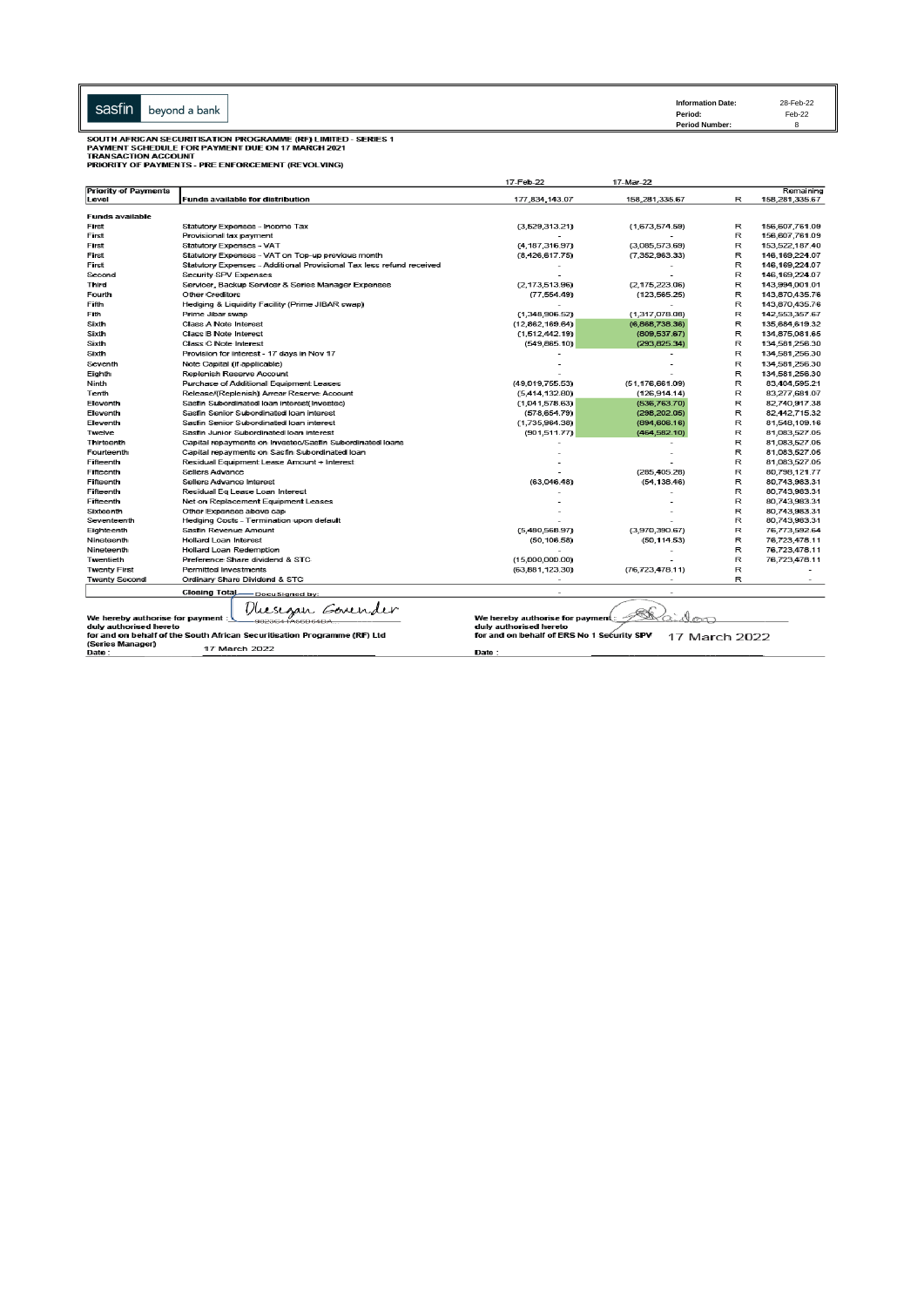| --<br><b>Sasfin</b> | beyond a bank | <b>Information Date:</b> | 28-Feb-22 |
|---------------------|---------------|--------------------------|-----------|
| $\mathsf{I}$        |               | Period:                  | Feb-22    |
|                     |               | <b>Period Number:</b>    |           |

|                                                                                                                                                                                                                                                                                            |                   | Feb-22        |                  |
|--------------------------------------------------------------------------------------------------------------------------------------------------------------------------------------------------------------------------------------------------------------------------------------------|-------------------|---------------|------------------|
| Portfolio Concentration Limits (in relation to all of the EL as at any date)                                                                                                                                                                                                               | <b>Difference</b> | <b>Actual</b> | <b>Benchmark</b> |
| Ithe Σ NPV of EL relating to any one Lessee (including affiliates), shall not exceed $0.5\%/1.75\%$ of<br>Ithe $\Sigma$ NPV of all of the EL                                                                                                                                               | <b>No</b>         | 0.35%         | 0.50%            |
| Ithe $\Sigma$ NPV of the EL relating to the 10 largest Lessees (including Affiliates of such Lessees) - by<br>2 NPV, shall not exceed 5% (10% prior to Jan 2011) of the Σ NPV of all the EL of the Issuer on the<br>last day of any Due Period                                             | <b>No</b>         | 2.67%         | 5.00%            |
| Ithe Σ NPV of all EL relating to the 20 largest Lessees (including Affiliates of such Lessees) - by<br>$3 NPV$ , shall not exceed 10% (17.5% prior to Jan 2011) of the $\Sigma$ NPV of all the EL of the Issuer on the<br>last day of any Due Period                                       | <b>No</b>         | 4.46%         | 10.00%           |
| Ithe Σ NPV of all EL relating to the 300 largest Lessees (including Affiliates of such Lessees) - by<br>4 NPV, shall not exceed 40% of the $\Sigma$ NPV of all the EL of the Issuer on the last day of any Due<br>Period                                                                   | <b>No</b>         | 24.19%        | 40.00%           |
| 5 the total number of all Lessees (excluding Lessees who are parties to EL in Default and EL with a<br>NPV of zero or less), shall be 5,000 or more;                                                                                                                                       | <b>No</b>         | 15,973        | 5,000            |
| the $\Sigma$ NPV of Non-Scheduled Equipment shall not exceed 10% of the $\Sigma$ NPV of all of the EL and<br>6 the $\Sigma$ NPV of all such EL relating to any one Lessee (including affiliates), shall not exceed 5% of the<br>$\Sigma$ NPV of all EL relating to Non-Scheduled Equipment | <b>No</b>         | 1.24%         | 10.00%           |
| the $\Sigma$ NPV of all EL where the Equipment is located outside the Common Monetary Area and the $\Sigma$<br>7 NPV of all EL which are Loan Agreements, Residual EL and Balloon EL may not exceed 5% of the<br>$\Sigma$ NPV of all of the EL                                             | <b>No</b>         | 0.12%         | 5.00%            |
| Ithe Σ NPV of all EL in respect of which the Services are to be performed by a party other than the<br>8<br>Series Servicer, may not exceed 50% of the Σ NPV of all EL                                                                                                                     | <b>No</b>         | 18.67%        | 50.00%           |
| the $\Sigma$ NPV of all EL in respect of which the Services are to be performed by one individual SND,<br>9 may not exceed 10% of the Σ NPV of all EL unless such a SND has been approved by the rating<br>agency                                                                          | <b>No</b>         | 2.74%         | 10.00%           |

| <b>Quantitative Eligibility Criteria</b>                                                                                                                               |    |        |        |
|------------------------------------------------------------------------------------------------------------------------------------------------------------------------|----|--------|--------|
| 14.2.20 no EL payment is subject to an escalation in excess of 15% per annum                                                                                           | No | 15.00% | 15.00% |
| $\vert_{\Omega}$ 4.2.24 the original term of the relevant EL is not shorter than 6 months and the weighted ave<br>Iremaining term for all EL does not exceed 60 months | No | 33     | 60     |
| 1314.2.31 the discount rate is not less than Prime minus 1%                                                                                                            | No | 7.50%  | 6.50%  |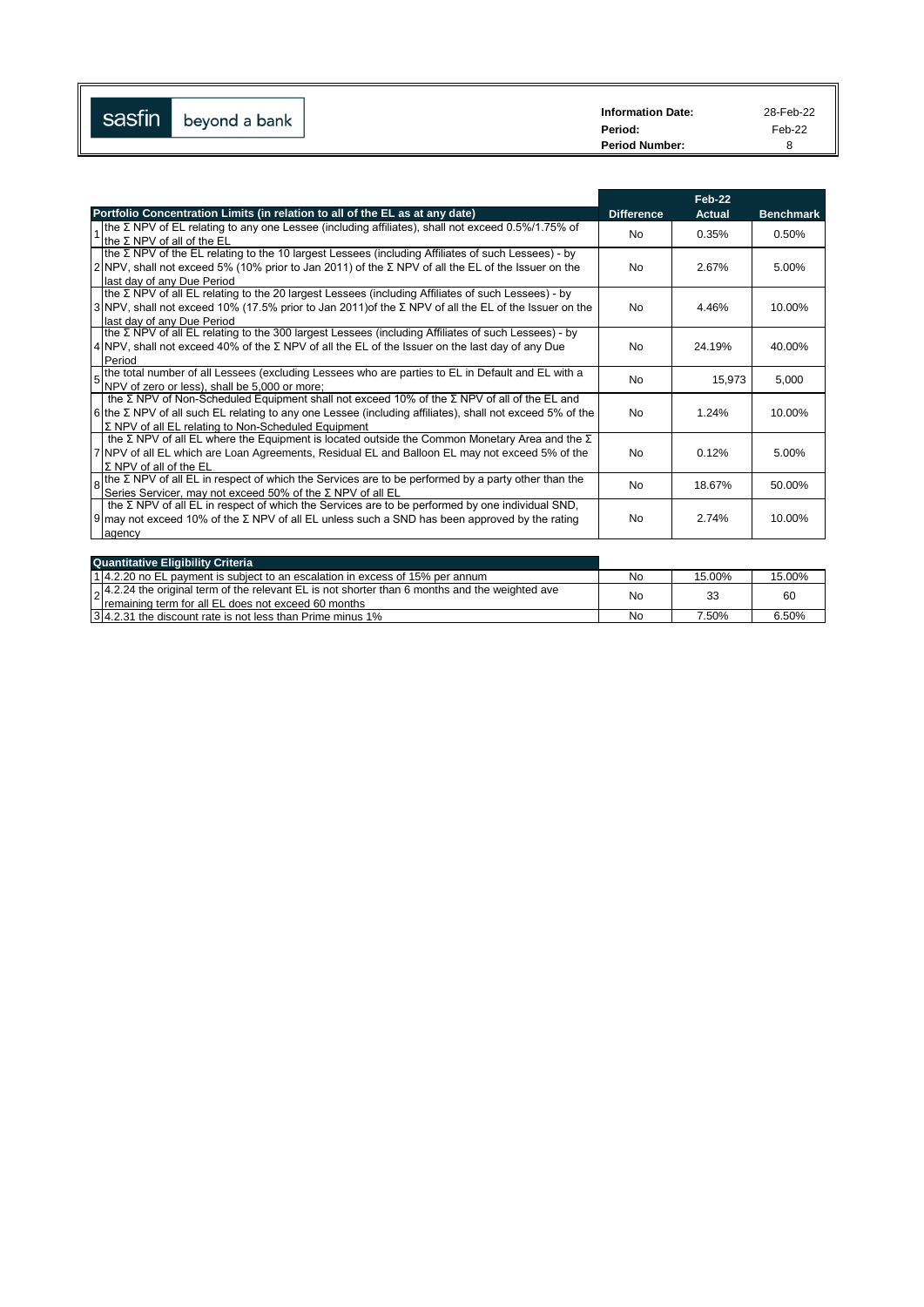| --<br>sastın | beyond a bank | <b>Information Date:</b><br>Period: | 28-Feb-22<br>Feb-22 |
|--------------|---------------|-------------------------------------|---------------------|
|              |               | <b>Period Number:</b>               |                     |

### **Collateral Pool Movement in Rand Values (R')**

| <b>Month Ended</b> | <b>Opening balance</b> | Top-ups    | Repurchases and L<br>Reloads Replacements<br>(warranty breach) | <b>Replacements</b> | Repurchases and Capital portion of<br>instalments | Early<br><b>settlements</b> | Change in<br>arrears/Prepaymen | nterest on<br>arrears & other | <b>Cancelled</b><br>deals <sup>1</sup> | Write-offs | <b>Closing balance</b> |
|--------------------|------------------------|------------|----------------------------------------------------------------|---------------------|---------------------------------------------------|-----------------------------|--------------------------------|-------------------------------|----------------------------------------|------------|------------------------|
| 28-Feb-22          | 1.449.293.913          | 54.114.573 |                                                                |                     | $-39,414,96$                                      | 040.00                      | 1.084.423                      | 1.523                         |                                        | 0.098.235  | .450.590.105           |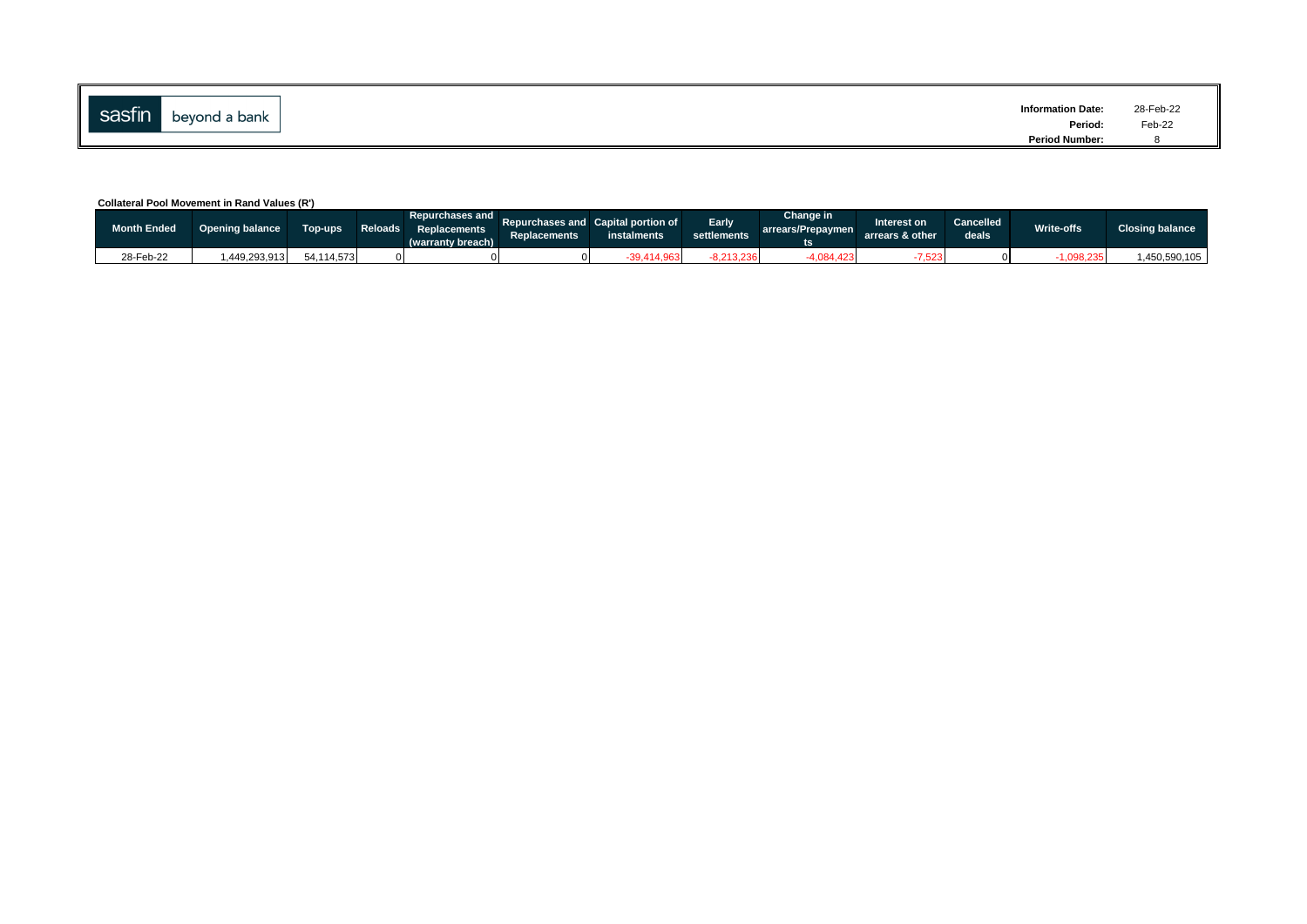

| <b>Information Date:</b> | 28-Feb-22 |
|--------------------------|-----------|
| Period:                  | Feb-22    |
| <b>Period Number:</b>    | 8         |

| <b>Collateral Pool Movement in Number of Deals</b> |                        |         |                                                                    |                                               |                          |            |                                |          |                    |                 |
|----------------------------------------------------|------------------------|---------|--------------------------------------------------------------------|-----------------------------------------------|--------------------------|------------|--------------------------------|----------|--------------------|-----------------|
| <b>Month Ended</b>                                 | <b>Opening Balance</b> | Top-ups | <b>Repurchases and</b><br><b>Replacements</b><br>(Warranty Breach) | <b>Repurchases and</b><br><b>Replacements</b> | <b>Early settlements</b> | Write-offs | <b>Closing balance Reloads</b> |          | <b>Prepayments</b> | Arrears & other |
| 31-Jul-20                                          | 28,040                 | 460     | $-32$                                                              | 34                                            | $-51$                    | $\Omega$   | 28,451                         | $\Omega$ |                    | $\Omega$        |
| 31-Aug-20                                          | 28,451                 | 304     | $-5$                                                               | 5                                             | $-9$                     | $\Omega$   | 28,746                         | $\Omega$ |                    | $\Omega$        |
| 30-Sep-20                                          | 28,746                 | 839     | $^{\circ}$                                                         | 0                                             | $-11$                    | $\Omega$   | 29,574                         | $\Omega$ |                    | $\mathbf 0$     |
| 31-Oct-20                                          | 29,574                 | 432     | $^{\circ}$                                                         | 0                                             | $-149$                   | $\Omega$   | 29,857                         | $\Omega$ |                    | $\Omega$        |
| 30-Nov-20                                          | 29,857                 | 372     | $^{\circ}$                                                         | 0                                             | $-23$                    | C          | 30.206                         | $\Omega$ |                    | $\Omega$        |
| 31-Dec-20                                          | 30,206                 | 370     | $\mathbf 0$                                                        | 0                                             | $-2$                     | C          | 30,574                         | 0        |                    | $\Omega$        |
| 31-Jan-21                                          | 30,574                 | 279     | $-32$                                                              | 48                                            | $-5$                     | $\Omega$   | 30,864                         | $\Omega$ |                    | $\Omega$        |
| 28-Feb-21                                          | 30,864                 | 483     | $\mathbf 0$                                                        | 0                                             | $-12$                    | $\Omega$   | 31,335                         | $\Omega$ | $\Omega$           | $\Omega$        |
| 31-Mar-21                                          | 31,335                 | 399     | $\mathbf 0$                                                        | 0                                             | $-5$                     | $\Omega$   | 31.729                         | $\Omega$ |                    | $\mathbf 0$     |
| 30-Apr-21                                          | 31,729                 | 431     | $^{\circ}$                                                         | 0                                             |                          | $\Omega$   | 32.159                         | $\Omega$ |                    | $\mathbf 0$     |
| 31-May-21                                          | 32,159                 | 487     | $\mathbf 0$                                                        | 0                                             | $-357$                   | $\Omega$   | 32.289                         | 0        |                    | $\mathbf 0$     |
| 30-Jun-21                                          | 32,159                 | 484     | $\mathbf 0$                                                        | 0                                             | 121                      | $\Omega$   | 32,764                         | $\Omega$ |                    | $\Omega$        |
| 31-Jul-21                                          | 32,764                 | 429     | $\mathbf 0$                                                        | 0                                             | -4                       | $\Omega$   | 33,189                         | $\Omega$ | $\Omega$           | $\Omega$        |
| 31-Aug-21                                          | 33,189                 | 268     | $\Omega$                                                           | 0                                             | $-5$                     | C          | 33.452                         | $\Omega$ |                    | $\Omega$        |
| 30-Sep-21                                          | 33,452                 | 395     | $^{\circ}$                                                         | 0                                             | $-18$                    | O          | 33,829                         | $\Omega$ |                    | $\Omega$        |
| 31-Oct-21                                          | 33,829                 | 464     | $\mathbf 0$                                                        | 0                                             | $-18$                    | $\Omega$   | 34,275                         | 0        |                    | $\Omega$        |
| 30-Nov-21                                          | 34,275                 | 591     | $\Omega$                                                           | 0                                             | $-11,498$                | $\Omega$   | 23,368                         | $\Omega$ |                    | $\Omega$        |
| 31-Dec-21                                          | 23,368                 | 264     | $\mathbf 0$                                                        | 0                                             | $-248$                   | $\Omega$   | 23,384                         | $\Omega$ |                    | $\Omega$        |
| 31-Jan-22                                          | 23,384                 | 261     | $\mathbf 0$                                                        | 0                                             | $-165$                   | $\Omega$   | 23,480                         | $\Omega$ | $\Omega$           | $\mathbf 0$     |
| 28-Feb-22                                          | 23,480                 | 454     | $^{\circ}$                                                         | 0                                             | $-214$                   | $\Omega$   | 23,720                         | $\Omega$ | $\Omega$           | $\Omega$        |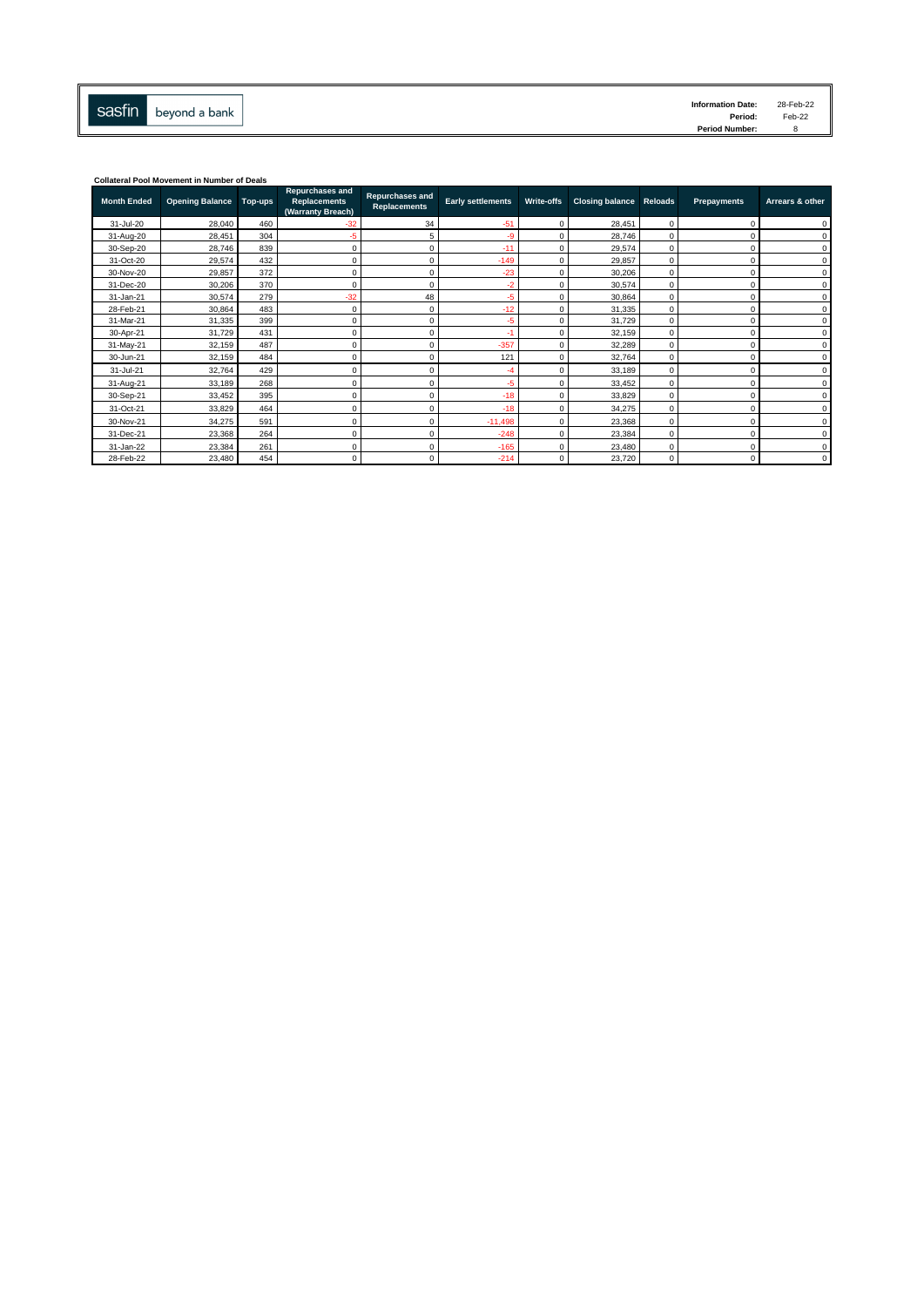

|                                          | <b>SASP POOL STRATIFICATION</b> |
|------------------------------------------|---------------------------------|
|                                          | <b>NORMAL RENTALS</b>           |
|                                          | 28-Feb-2022                     |
| <b>Number of Equipment Leases</b>        | 23,720                          |
| <b>Total NPV</b>                         | 1,450,590,105                   |
| Average NPV                              | 61,154.73                       |
| Weighted average original term - months  | 55.02                           |
| Weighted average remaining term - months | 32.99                           |
| Weighted average seasoning - months      | 22.04                           |
| <b>Prime rate at month end</b>           | 7.50%                           |
| Weighted average yield                   | 13.18%                          |
| % of high prime leases by value          | 63.52%                          |
| % of Super Non Disclosed Deals by value  | 18.67%                          |
| % of leases paid monthly by value        | 100.00%                         |
| % of leases paid in advance by value     | 91.76%                          |
| % of leases paid by debit order by value | 73.50%                          |

|                          | Rate types |          |                 |        |  |  |
|--------------------------|------------|----------|-----------------|--------|--|--|
| 1) - Interest rate types | # of Deals | $%$ tage | Current NPV (R) | % tage |  |  |
|                          | 23.720     | 100%     | 1,450,590,105   | 100%   |  |  |
| <b>Fixed Rate</b>        |            | 3 0.01%  | 17.187          | 0%     |  |  |
| <b>Float Rate</b>        | 7.678      | 32%      | 529,101,185     | 36%    |  |  |
| <b>High Prime</b>        | 16.039     | 68%      | 921,471,733     | 64%    |  |  |

| 2) - Interest rate stratification<br># of Deals |        | % tage | Current NPV (R) | % tage |
|-------------------------------------------------|--------|--------|-----------------|--------|
|                                                 | 23.720 | 100%   | 1,450,590,105   | 100%   |
| < Prime                                         | 0      | 0%     | 0               | 0.0%   |
| >=Prime < Prime plus 1%                         | 0      | 0%     | 0               | 0.0%   |
| >=Prime plus 1% < Prime plus 3%                 | 647    | 3%     | 134.947.235     | 9.3%   |
| >=Prime plus 3% < Prime plus 4.5%               | 1.516  | 6%     | 283,849,725     | 19.6%  |
| >=Prime plus 4.5% < Prime plus 6%               | 4.089  | 17%    | 433,327,631     | 29.9%  |
| >=Prime plus 6%                                 | 17.468 | 74%    | 598.465.513     | 41.3%  |

|                                                                                            | <b>SICC Desc</b> |        |                 |          |  |  |  |
|--------------------------------------------------------------------------------------------|------------------|--------|-----------------|----------|--|--|--|
| 3) - SICC decsription                                                                      | # of Deals       | % tage | Current NPV (R) | $%$ tage |  |  |  |
|                                                                                            | 23,720           | 100%   | 1,450,590,105   | 100%     |  |  |  |
| AGRICULTURE, HUNTING, FORESTRY AND FISHING                                                 | 379              | 2%     | 27,114,611      | 2%       |  |  |  |
| COMMUNITY, SOCIAL AND PERSONAL SERVICES                                                    | 7.998            | 34%    | 503,843,375     | 35%      |  |  |  |
| <b>CONSTRUCTION</b>                                                                        | 761              | 3%     | 42,684,710      | 3%       |  |  |  |
| ELECTRICITY, GAS AND WATER SUPPLY                                                          | 128              | 1%     | 6,527,446       | 0%       |  |  |  |
| FINANCIAL INTERMEDIATION, INSURANCE, REAL ESTATE AND BUSINESS SERVICES                     | 5.251            | 22%    | 306.740.736     | 21%      |  |  |  |
| <b>MANUFACTURING</b>                                                                       | 2.500            | 11%    | 161,340,913     | 11%      |  |  |  |
| MINING AND QUARRYING                                                                       | 263              | 1%     | 17.564.685      | 1%       |  |  |  |
| PRIVATE HOUSEHOLDS, EXTERRITORIAL ORGANISATIONS, REPRESENTATIVES OF FOREIGN GOVERNMENTS AN | 173              | 1%     | 16,205,795      | 1%       |  |  |  |
| TRANSPORT, STORAGE AND COMMUNICATION                                                       | 1.076            | .5%    | 82.386.536      | 6%       |  |  |  |
| WHOLESALE AND RETAIL TRADE; REPAIR OF MOTOR VEHICLES, MOTOR CYCLES AND PERSONAL AND HOUSEH | 5,191            | 22%    | 286,181,297     | 20%      |  |  |  |
| BUSINESS SERVICES - Accountants, advocates, engineers, architechts etc.                    | 0                | 0%     | 0               | 0%       |  |  |  |
| REAL ESTATE -Property owning, developers, notaries and conveyancers, estate agencies       | 0                | 0%     | $\Omega$        | 0%       |  |  |  |
| <b>SUNDRY</b>                                                                              | 0                | 0%     | 0               | $0.0\%$  |  |  |  |

| 4) - Instalment type | <b>Instl Type</b> |      |                        |        |  |  |
|----------------------|-------------------|------|------------------------|--------|--|--|
|                      | # of Deals        |      | % tage Current NPV (R) | % tage |  |  |
|                      | 23.720            | 100% | 1,450,590,105          | 100%   |  |  |
| <b>ADV</b>           | 22,303            | 94%  | 1,331,119,551          | 92%    |  |  |
| ARR                  | 1.417             | 6%   | 119,470,554            | 8%     |  |  |

|                        |             | Pay Freq |                 |        |  |
|------------------------|-------------|----------|-----------------|--------|--|
| 5) - Payment frequency | # of Deals  | % tage   | Current NPV (R) | % tage |  |
|                        | 23.720      | 100%     | 1,450,590,105   | 100%   |  |
| Annually               | 0           | 0%       |                 | 0%     |  |
| Monthly                | 23,719 100% |          | 1,450,580,335   | 100%   |  |
| Quarterly              |             | 0%       | 9.770           | 0%     |  |

| 6) - Residual amount | <b>Residual Amt</b> |      |                        |        |  |
|----------------------|---------------------|------|------------------------|--------|--|
|                      | # of Deals          |      | % tage Current NPV (R) | % tage |  |
|                      | 23.720              | 100% | 1,450,590,105          | 100%   |  |
| <b>No</b>            | 23,691 100%         |      | 1.443.149.421          | 99%    |  |
| Yes                  | 29                  | 0%   | 7.440.684              | 1%     |  |

| 7) - Copy plan | <b>Copy Plan</b> |        |                 |        |  |
|----------------|------------------|--------|-----------------|--------|--|
|                | # of Deals       | % tage | Current NPV (R) | % tage |  |
|                | 23.720           | 100%   | 1,450,590,105   | 100%   |  |
| I۷             | 23,678 100%      |        | 1,446,515,324   | 100%   |  |
| ΙN             | 42               | 0%     | 4,074,781       | 0%     |  |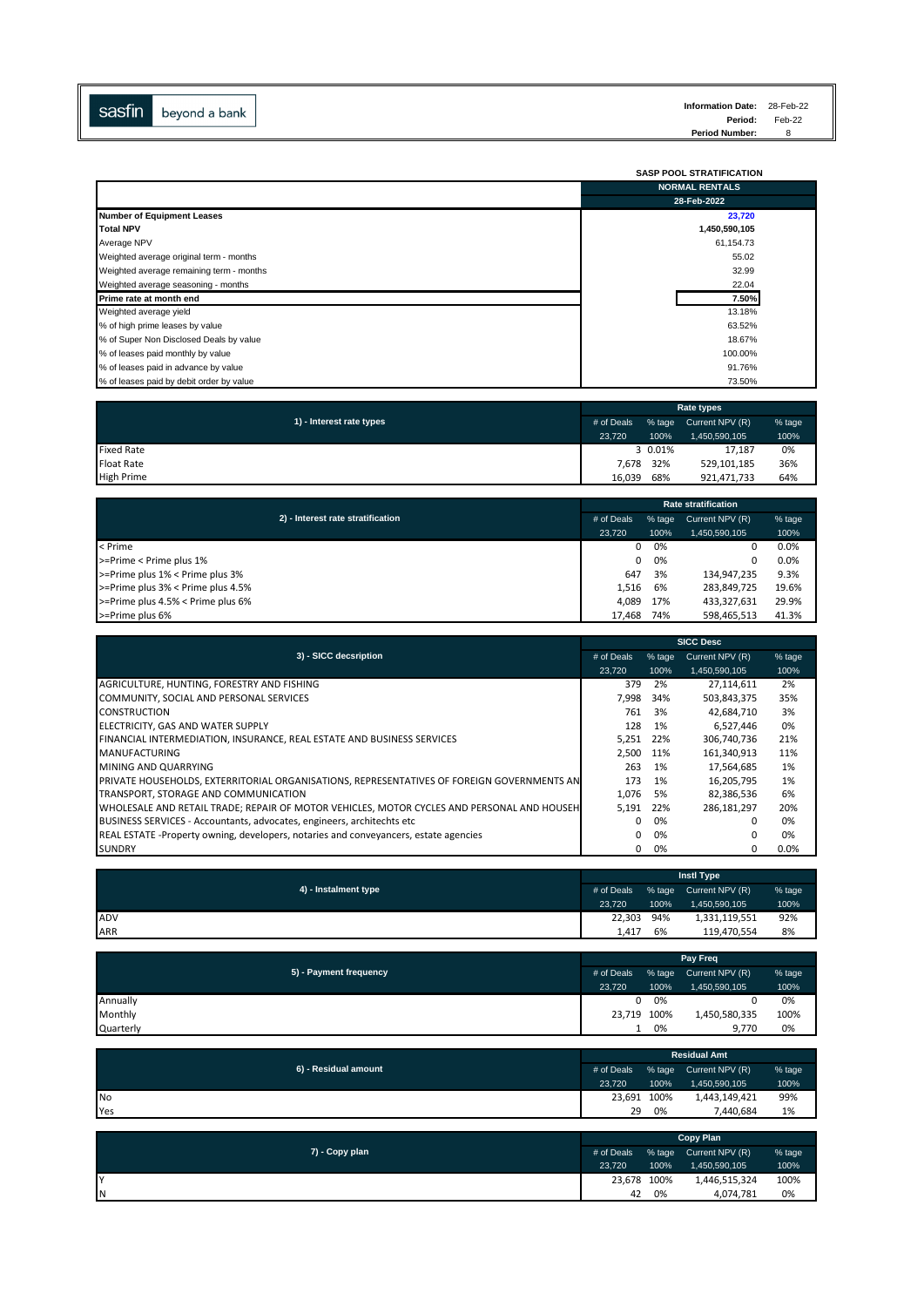| 8) - Sasfin Insurance | <b>Sasfin Insurance</b> |        |                 |        |  |
|-----------------------|-------------------------|--------|-----------------|--------|--|
|                       | # of Deals              | % tage | Current NPV (R) | % tage |  |
|                       | 23.720                  | 100%   | 1,450,590,105   | 100%   |  |
|                       | 2,012                   | 8%     | 130,865,324     | 9%     |  |
| ΙN                    | 21.708                  | 92%    | 1,319,724,781   | 91%    |  |
|                       |                         |        |                 |        |  |

| 9) - Settlement by debit order | <b>Debit Order</b> |        |                 |        |  |
|--------------------------------|--------------------|--------|-----------------|--------|--|
|                                | # of Deals         | % tage | Current NPV (R) | % tage |  |
|                                | 23.720             | 100%   | 1.450.590.105   | 100%   |  |
| IV                             | 18,993             | 80%    | 1,066,145,226   | 73%    |  |
| <b>N</b>                       | 4.727              | 20%    | 384.444.879     | 27%    |  |

|                                                 | Geographical area |        |                 |        |  |
|-------------------------------------------------|-------------------|--------|-----------------|--------|--|
| 10) - Geographic area (installation or lessee?) | # of Deals        | % tage | Current NPV (R) | % tage |  |
|                                                 | 23,720            | 100%   | 1,450,590,105   | 100%   |  |
| <b>Eastern Cape</b>                             | 693               | 3%     | 38,304,620      | 3%     |  |
| <b>Free State</b>                               | 535               | 2%     | 36,158,639      | 2%     |  |
| Gauteng                                         | 13,120            | 55%    | 780,319,791     | 54%    |  |
| KwaZulu-Natal                                   | 1,980             | 8%     | 129,940,381     | 9%     |  |
| Limpopo                                         | 723               | 3%     | 39,893,483      | 3%     |  |
| Mpumalanga                                      | 1,072             | 5%     | 66,296,794      | 5%     |  |
| Northern Cape                                   | 207               | 1%     | 13,859,692      | 1%     |  |
| North West                                      | 499               | 2%     | 33,055,755      | 2%     |  |
| <b>Western Cape</b>                             | 4,879             | 21%    | 310,969,876     | 21%    |  |
| Common Monetary Area                            | 0                 | 0%     | 0               | 0%     |  |
| Sundry                                          | 12                | 0%     | 1,791,074       | 0%     |  |

|                                           |            | <b>Asset type</b> |                 |        |  |  |
|-------------------------------------------|------------|-------------------|-----------------|--------|--|--|
| 11) - Asset type                          | # of Deals | % tage            | Current NPV (R) | % tage |  |  |
|                                           | 23,720     | 100%              | 1,450,590,105   | 100%   |  |  |
| <b>Air Conditioners</b>                   | 27         | 0%                | 1,506,747       | 0%     |  |  |
| Audio Visual Equipment                    | 70         | 0%                | 6,373,574       | 0%     |  |  |
| <b>Automated Teller Machines</b>          | 13         | 0%                | 2,612,166       | 0%     |  |  |
| <b>Catering Equipment</b>                 | 49         | 0%                | 2,381,539       | 0%     |  |  |
| <b>Communication Equipment</b>            | 33         | 0%                | 2,773,038       | 0%     |  |  |
| <b>Energy Efficient Equipment</b>         | 55         | 0%                | 11,308,935      | 1%     |  |  |
| Energy Efficient Equipment - Other        | 4          | 0%                | 331,914         | 0%     |  |  |
| <b>Fleet Management Systems</b>           | 207        | 1%                | 19,891,970      | 1%     |  |  |
| Industrial Equipment - Agriculture        | 3          | 0%                | 371,785         | 0%     |  |  |
| Industrial Equipment - Construction       | 3          | 0%                | 558,758         | 0%     |  |  |
| Industrial Equipment - Engineering        | 4          | 0%                | 143,653         | 0%     |  |  |
| Industrial Equipment - Materials Handling | 31         | 0%                | 9,434,674       | 1%     |  |  |
| Industrial Equipment - Other              | 226        | 1%                | 27,031,496      | 2%     |  |  |
| Industrial Equipment - Printing           | 4          | 0%                | 1,520,110       | 0%     |  |  |
| <b>IT Equipment</b>                       | 777        | 3%                | 32,795,670      | 2%     |  |  |
| <b>Medical Equipment</b>                  | 55         | 0%                | 13,330,494      | 1%     |  |  |
| Money Handling Equipment                  | 12         | 0%                | 2,194,801       | 0%     |  |  |
| <b>Office Automation Equipment</b>        | 14,031     | 59%               | 877,027,827     | 60%    |  |  |
| Office Fit Out                            | 40         | 0%                | 4,974,615       | 0%     |  |  |
| PABX and Telephonic Equipment             | 6,422      | 27%               | 323,519,448     | 22%    |  |  |
| Point Of Sale Equipment                   | 73         | 0%                | 6,015,449       | 0%     |  |  |
| <b>Security Equipment</b>                 | 1,420      | 6%                | 97,316,608      | 7%     |  |  |
| Signage Equipment                         | 4          | 0%                | 205,801         | 0%     |  |  |
| Software                                  | 33         | 0%                | 2,765,705       | 0%     |  |  |
| Vehicles                                  | 5          | 0%                | 3,318,120       | 0%     |  |  |
| <b>Vending Machines</b>                   | 119        | 1%                | 885,206         | 0%     |  |  |

|                             | New/2nd hand |      |                               |        |  |  |
|-----------------------------|--------------|------|-------------------------------|--------|--|--|
| 12) - New or Used Equipment | # of Deals   |      | % tage Current NPV (R)        | % tage |  |  |
|                             | 23.720       | 100% | 1.450.590.105                 | 100%   |  |  |
| <b>New</b>                  |              |      | 23,069 97.3% 1,412,860,708.57 | 97.40% |  |  |
| Used                        | 651          | 2.7% | 37.729.396.15                 | 2.60%  |  |  |

|                              | Inception months to go |        |                 |        |  |  |
|------------------------------|------------------------|--------|-----------------|--------|--|--|
| 13) - Inception months to go | # of Deals             | % tage | Current NPV (R) | % tage |  |  |
|                              | 23,720                 | 100%   | 1,450,590,105   | 100%   |  |  |
| $12$                         | 27                     | 0%     | 557,548         | 0%     |  |  |
| $12 - 24$                    | 194                    | 1%     | 4,106,811       | 0%     |  |  |
| 24-36                        | 5,887                  | 25%    | 250,046,430     | 17%    |  |  |
| 36-48                        | 1,018                  | 4%     | 74,461,472      | 5%     |  |  |
| 48-60                        | 16,523                 | 70%    | 1,106,711,544   | 76%    |  |  |
| >60                          | 71                     | 0%     | 14,706,300      | 1%     |  |  |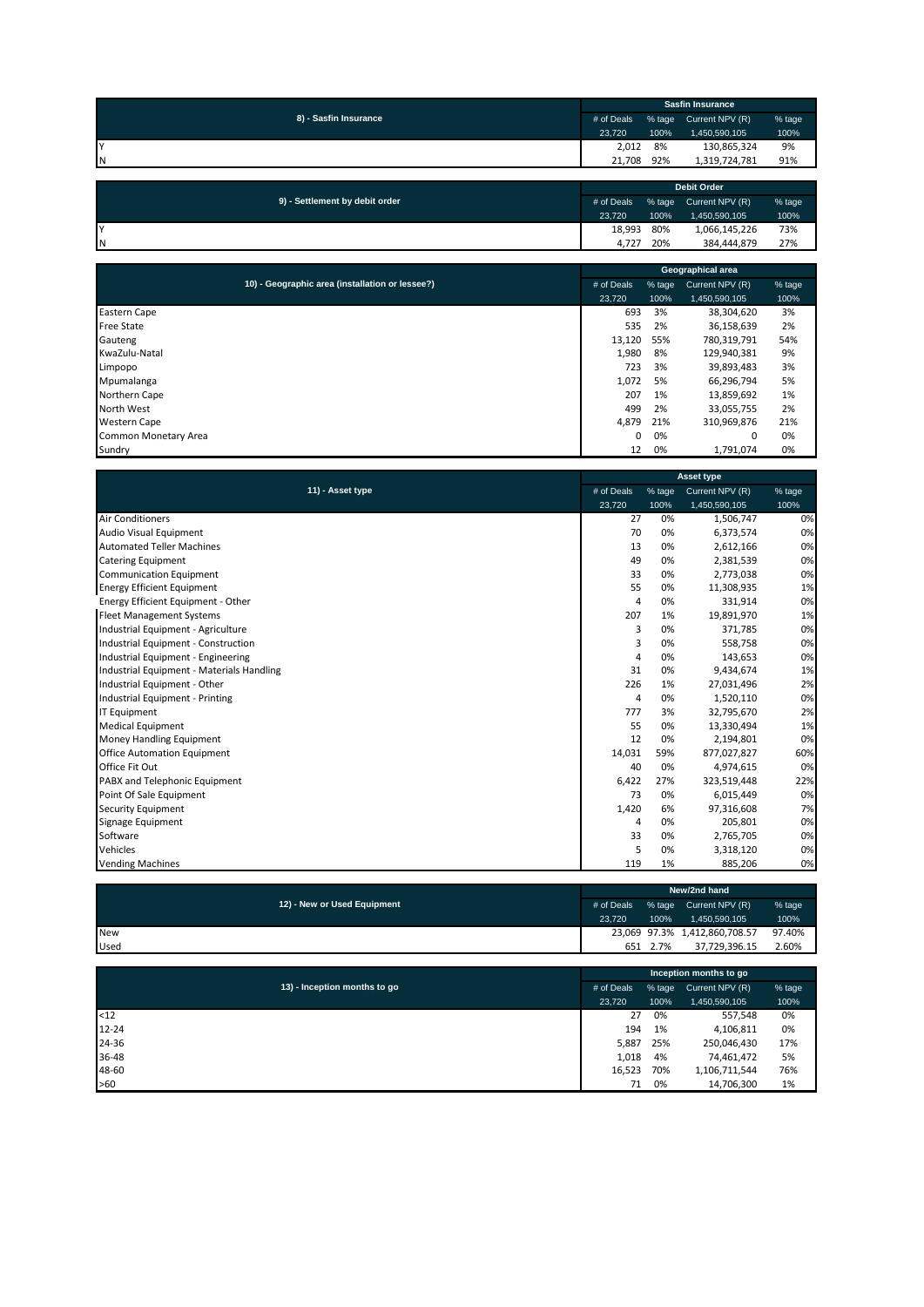|           |                            |  | Current months to go       |           |                 |        |
|-----------|----------------------------|--|----------------------------|-----------|-----------------|--------|
|           | 14) - Current months to go |  | # of Deals                 | % tage    | Current NPV (R) | % tage |
|           |                            |  | 23,720                     | 100%      | 1,450,590,105   | 100%   |
| $12$      |                            |  | 10,651                     | 45%       | 154,032,855     | 11%    |
| $12 - 24$ |                            |  | 4,428                      | 19%       | 268,265,259     | 18%    |
| 24-36     |                            |  |                            | 4,028 17% | 415,400,673     | 29%    |
| 36-48     |                            |  |                            | 2,878 12% | 318,712,390     | 22%    |
| 48-60     |                            |  | 1,732                      | 7%        | 290,357,955     | 20%    |
| >60       |                            |  | 3                          | 0%        | 3,820,974       | 0%     |
|           |                            |  |                            |           |                 |        |
|           |                            |  | <b>Cunor Non Dicolocod</b> |           |                 |        |

|                           |            |        | <b>Super Non Disclosed</b> |        |  |  |  |  |
|---------------------------|------------|--------|----------------------------|--------|--|--|--|--|
| 15) - Super non-disclosed | # of Deals | % tage | Current NPV (R)            | % tage |  |  |  |  |
|                           | 23.720     | 100%   | 1,450,590,105              | 100%   |  |  |  |  |
| Iv                        | 3.287      | 14%    | 270,772,460                | 19%    |  |  |  |  |
| ΙN                        | 20.433     | 86%    | 1,179,817,645              | 81%    |  |  |  |  |

|                     | SND Breakdown     |          |                        |          |
|---------------------|-------------------|----------|------------------------|----------|
| 16) - SND Breakdown | # of Deals        | % tage   | Current NPV (R)        | % tage   |
|                     | 3,287             | 100%     | 270,772,460            | 100%     |
| 5                   | 247               | 8%       | 5,970,881              | 2%       |
| 51                  | 134               | 4%       | 6,072,316              | 2%       |
| 224                 | $\mathbf 2$       | 0%       | 135,068                | 0%       |
| 239                 | 10                | 0%       | 129,934                | 0%       |
| 253                 | 76                | 2%       | 6,684,743              | 2%       |
| 256                 | 10                | 0%       | 2,207,703              | 1%       |
| 257                 | 169               | 5%       | 8,624,443              | 3%       |
| 334                 | 53                | 2%       | 8,932,236              | 3%       |
| 392                 | 297               | 9%       | 35,541,655             | 13%      |
| 788                 | 325               | 10%      | 39,770,344             | 15%      |
| 803                 | 30                | 1%       | 4,999,033              | 2%       |
| 917                 | $\overline{2}$    | 0%       | 629,033                | 0%       |
| 967                 | 24                | 1%       | 369,704                | 0%       |
| 1146                | 24                | 1%       | 2,118,052              | 1%       |
| 1475                | 26                | 1%       | 1,268,168              | 0%       |
| 1479                | $\mathbf 2$<br>24 | 0%<br>1% | 20,112                 | 0%       |
| 1480<br>1482        | 39                | 1%       | 682,733                | 0%<br>2% |
| 1483                | 32                | 1%       | 4,143,100              |          |
| 1485                | 93                | 3%       | 1,513,038<br>4,710,260 | 1%<br>2% |
| 1494                | 23                | 1%       | 2,612,721              | 1%       |
| 1496                | 15                | 0%       | 434,673                | 0%       |
| 1497                | $\overline{2}$    | 0%       | 128,204                | 0%       |
| 1500                | 3                 | 0%       | 74,025                 | 0%       |
| 1586                | 3                 | 0%       | 778,155                | 0%       |
| 1639                | 6                 | 0%       | 614,861                | 0%       |
| 1750                | 29                | 1%       | 738,956                | 0%       |
| 1753                | 14                | 0%       | 275,155                | 0%       |
| 1754                | 14                | 0%       | 427,907                | 0%       |
| 1800                | 21                | 1%       | 444,755                | 0%       |
| 1988                | 370               | 11%      | 38,143,322             | 14%      |
| 2189                | 234               | 7%       | 12,875,717             | 5%       |
| 2203                | 33                | 1%       | 2,302,328              | 1%       |
| 2211                | $\mathbf 1$       | 0%       | 10,298                 | 0%       |
| 2285                | $\overline{2}$    | 0%       | 0                      | 0%       |
| 2375                | 11                | 0%       | 178,479                | 0%       |
| 2379                | $\overline{7}$    | 0%       | 94,036                 | 0%       |
| 2487                | $\,1\,$           | 0%       | 0                      | 0%       |
| 2537                | 11                | 0%       | 497,441                | 0%       |
| 2779                | 11                | 0%       | 1,317,604              | 0%       |
| 3310                | 256               | 8%       | 28,010,376             | 10%      |
| 3394                | $\mathbf 1$       | 0%       | 288                    | 0%       |
| 3535                | $\mathbf 1$       | 0%       | 94,016                 | 0%       |
| 3540                | 38                | 1%       | 1,671,765              | 1%       |
| 3638                | 176               | 5%       | 19,495,766             | 7%       |
| 3695                | $\mathbf{1}$      | 0%       | 12,154                 | 0%       |
| 3730                | 20                | 1%       | 664,701                | 0%       |
| 4012                | 1                 | U%       | 356,268                | U%       |
| 4019                | 4                 | 0%       | 1                      | 0%       |
| 4212                | 31                | 1%       | 3,632,234              | 1%       |
| 4215                | 15                | 0%       | 271,384                | 0%       |
| 4539                | $\overline{7}$    | 0%       | 2,974,361              | 1%       |
| 4608                | $\mathbf 1$       | 0%       | 8,822                  | 0%       |
| 4641                | 32                | 1%       | 2,691,398              | 1%       |
| 4686                | 27                | 1%       | 1,637,895              | 1%       |
| 4730                | 6                 | 0%       | 32,145                 | 0%       |
| 4939                | 11                | 0%       | 482,932                | 0%       |
| 5961                | $\mathbf 1$<br>11 | 0%<br>0% | 0                      | 0%<br>0% |
| 7193                |                   |          | 911,594                |          |
| 7194                | $\mathbf{1}$      | 0%       | 10,194                 | 0%       |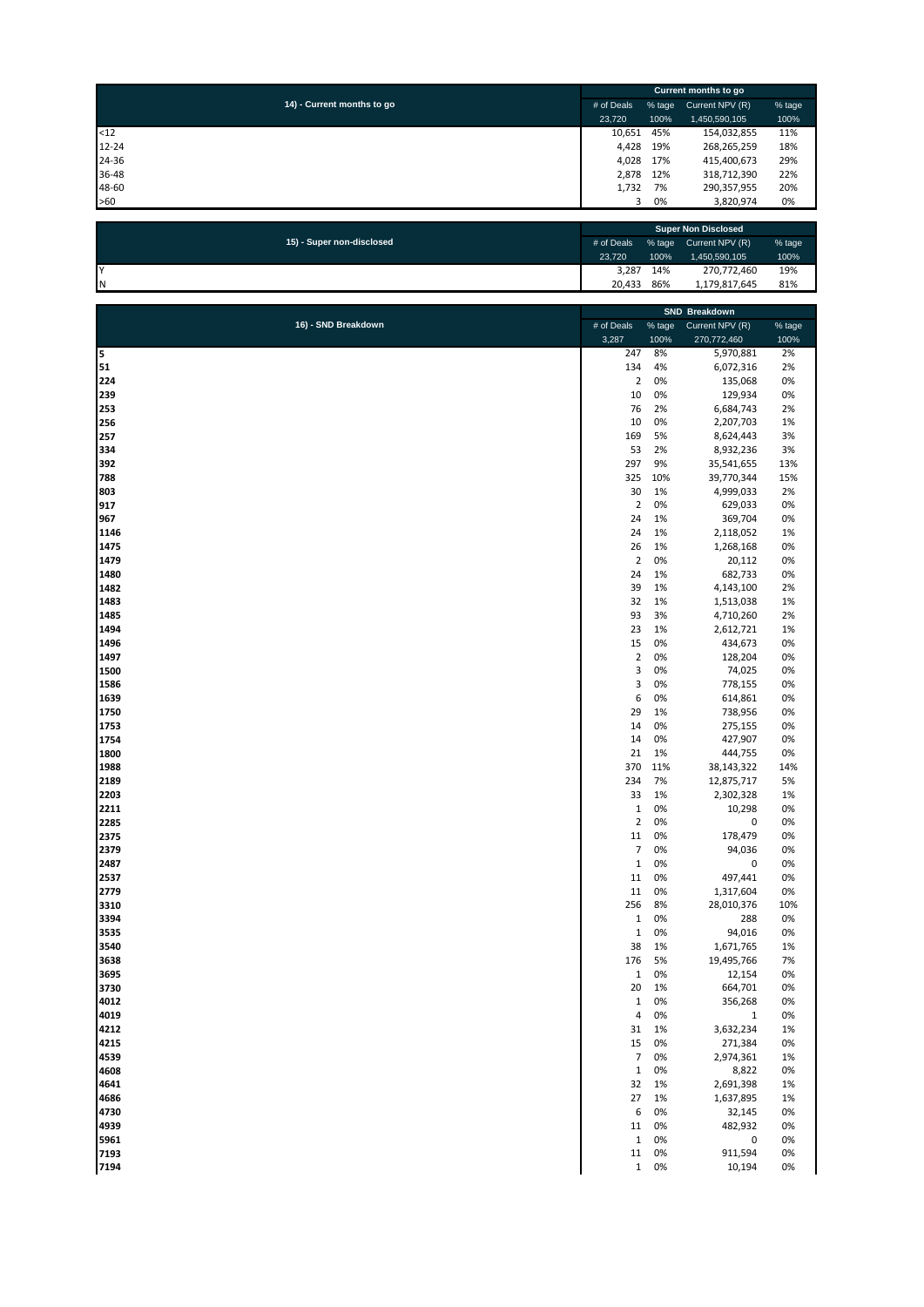| 7195   | 6            | 0% | 469,743   | 0% |
|--------|--------------|----|-----------|----|
| 7196   | 29           | 1% | 1,934,082 | 1% |
| 7197   | 13           | 0% | 1,014,573 | 0% |
| 7199   | 15           | 0% | 229,762   | 0% |
| 7202   | 6            | 0% | 104,021   | 0% |
| 7203   | 4            | 0% | 26,269    | 0% |
| 7460   | $\mathbf{1}$ | 0% | 480,824   | 0% |
| 8288   | 1            | 0% | 0         | 0% |
| 8842   | 1            | 0% | $-0$      | 0% |
| 8862   | 2            | 0% | 81,546    | 0% |
| 9115   | 65           | 2% | 334,416   | 0% |
| 9236   | 13           | 0% | $-84$     | 0% |
| 17031  | 1            | 0% | 0         | 0% |
| 17621  | 2            | 0% | 0         | 0% |
| 17755  | $\mathbf{1}$ | 0% | $-1$      | 0% |
| 18053  | 11           | 0% | 209,353   | 0% |
| 31080  | 2            | 0% | 11,765    | 0% |
| 32285  | 11           | 0% | 0         | 0% |
| 86778  | 2            | 0% | 940,317   | 0% |
| 106055 | 19           | 1% | 3,025,368 | 1% |
| 113694 | 4            | 0% | 1,208,929 | 0% |
| 122369 | 5            | 0% | 713,946   | 0% |
| 156931 | 2            | 0% | 558,149   | 0% |

| 17) - Seasoning | # of Deals | % tage | Current NPV (R) | % tage |
|-----------------|------------|--------|-----------------|--------|
|                 | 23,720     | 100%   | 1,450,590,105   | 100%   |
| $12$            | 3,192      | 13%    | 480,862,826     | 33.1%  |
| $12 - 24$       | 4,461      | 19%    | 394,046,664     | 27.2%  |
| 24-36           | 6,898      | 29%    | 325,819,981     | 22.5%  |
| 36-48           | 3,160      | 13%    | 167,038,048     | 11.5%  |
| 48-60           | 5,999      | 25%    | 82,822,012      | 5.7%   |
| >60             | 10         | 0%     | 575             | 0.0%   |

|                                         |            |        | Legal           |        |
|-----------------------------------------|------------|--------|-----------------|--------|
| 18) - LegalFormationType                | # of Deals | % tage | Current NPV (R) | % tage |
|                                         | 23,720     | 100%   | 1,450,590,105   | 100%   |
| Association                             | 112        | 0%     | 14,042,213      | 1.0%   |
| Association - Section 21 - Not for Gain | 541        | 2%     | 35,332,589      | 2.4%   |
| <b>Body Corporate</b>                   | 26         | 0%     | 3,551,284       | 0.2%   |
| Church                                  | 437        | 2%     | 12,888,424      | 0.9%   |
| <b>Close Corporation</b>                | 5.290      | 22%    | 253,739,844     | 17.5%  |
| Club                                    | 37         | 0%     | 826,067         | 0.1%   |
| Co-Op Ltd - Primary                     | 13         | 0%     | 418,264         | 0.0%   |
| External Company Registered in SA       | 69         | 0%     | 2,989,457       | 0.2%   |
| <b>Foreign Company</b>                  | 17         | 0%     | 4,874,338       | 0.3%   |
| Foreign Embassy/Consulate               | 20         | 0%     | 479,609         | 0.0%   |
| Government                              | 188        | 1%     | 8,335,954       | 0.6%   |
| Incorporated                            | 1,322      | 6%     | 86,965,135      | 6.0%   |
| Non-Government Organization             | 155        | 1%     | 5,964,424       | 0.4%   |
| Non-Profit Organization                 | 509        | 2%     | 26,735,456      | 1.8%   |
| Partnership                             | 237        | 1%     | 15,112,340      | 1.0%   |
| <b>Private Company</b>                  | 10,877     | 46%    | 702,691,474     | 48.4%  |
| <b>Public Company</b>                   | 217        | 1%     | 13,510,467      | 0.9%   |
| Schools (Government)                    | 2,271      | 10%    | 203,125,715     | 14.0%  |
| Sole Proprietor                         | 1,064      | 4%     | 38,440,076      | 2.6%   |
| <b>State Owned Company</b>              | 1          | 0%     | 575             | 0.0%   |
| Trust                                   | 209        | 1%     | 9,989,828       | 0.7%   |
| Union / Bargaining Council              | 108        | 0%     | 10,576,569      | 0.7%   |

|                                                                      | Seasoning  |        |                 |        |  |  |  |
|----------------------------------------------------------------------|------------|--------|-----------------|--------|--|--|--|
| 19) - Distribution by Outstanding Discounted Principal Balance (ZAR) | # of Deals | % tage | Current NPV (R) | % tage |  |  |  |
|                                                                      | 23.720     | 100%   | 1,450,590,105   | 100%   |  |  |  |
| $0 - 20,000$                                                         | 10.904     | 46%    | 51,122,999      | 3.5%   |  |  |  |
| 20,001 - 40,000                                                      | 3.946      | 17%    | 115,424,111     | 8.0%   |  |  |  |
| 40,001 - 60,000                                                      | 2.312      | 10%    | 112,459,575     | 7.8%   |  |  |  |
| 60,001 - 80,000                                                      | 1,527      | 6%     | 105,997,047     | 7.3%   |  |  |  |
| 80.001 - 120.000                                                     | 1,814      | 8%     | 178,910,239     | 12.3%  |  |  |  |
| 120,001 - 200,000                                                    | 1,726      | 7%     | 264,224,485     | 18.2%  |  |  |  |
| > 200.000                                                            | 1,491      | 6%     | 622.451.650     | 42.9%  |  |  |  |

|                                                        |            |           | Seasoning     |               |       |  |  |  |
|--------------------------------------------------------|------------|-----------|---------------|---------------|-------|--|--|--|
| 20) - Distribution by Original Principal Balance (ZAR) | # of Deals |           |               |               |       |  |  |  |
|                                                        | 23.720     | 100%      | 3,055,242,151 | 100%          |       |  |  |  |
| $0 - 20,000$                                           |            | 1,593     | 7%            | 22,876,289    | 0.7%  |  |  |  |
| 20,001 - 40,000                                        |            | 4,588     | 19%           | 137,738,803   | 4.5%  |  |  |  |
| 40,001 - 60,000                                        |            | 3,574 15% |               | 177,304,869   | 5.8%  |  |  |  |
| 60,001 - 80,000                                        |            | 3,405 14% |               | 238,602,637   | 7.8%  |  |  |  |
| 80,001 - 120,000                                       |            | 3.798     | 16%           | 370,236,417   | 12.1% |  |  |  |
| 120.001 - 200.000                                      |            | 3.270     | 14%           | 499,384,283   | 16.3% |  |  |  |
| > 200,000                                              |            | 3,492 15% |               | 1,609,098,854 | 52.7% |  |  |  |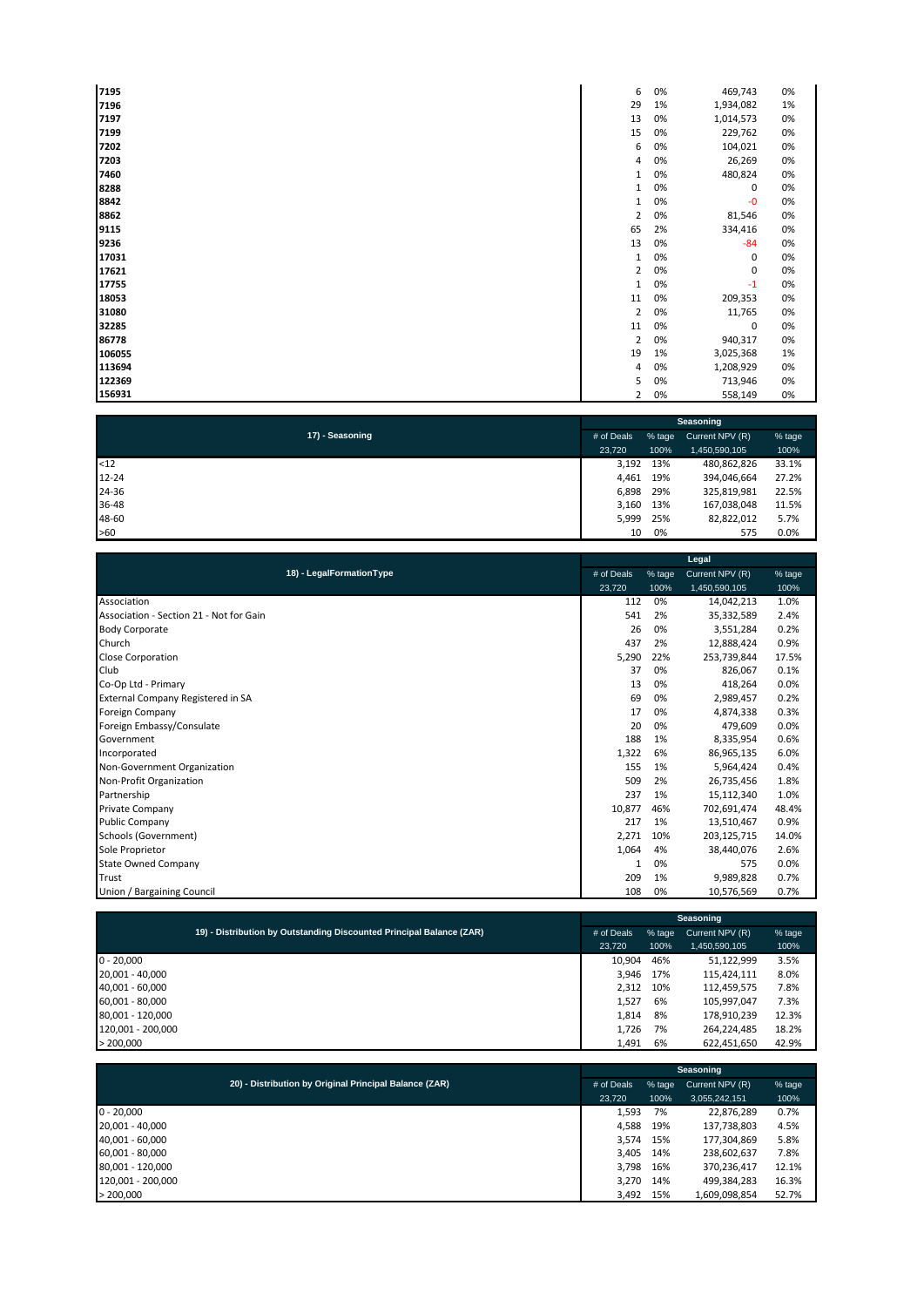| sasfin |               | <b>Information Date:</b> | 2022/02/28 |
|--------|---------------|--------------------------|------------|
|        | beyond a bank | Period:                  | Feb-22     |
|        |               | <b>Period Number:</b>    |            |

|                    | <b>Collateral Pool Ageing</b>       |                |            |            |             |              |             |               |  |  |  |  |  |  |  |
|--------------------|-------------------------------------|----------------|------------|------------|-------------|--------------|-------------|---------------|--|--|--|--|--|--|--|
| <b>Month Ended</b> | <b>Performing Loans</b><br>>30 Days |                | $>60$ Davs | >90 Days   | $>120$ Davs | $>$ 150 Davs | $>180$ Davs | <b>Total</b>  |  |  |  |  |  |  |  |
| 28-Feb-22          | 87.85%                              | 0.90%<br>0.51% |            | 1.39%      | 0.28%       | 0.31%        | 8.75%       | 100.00%       |  |  |  |  |  |  |  |
|                    |                                     |                |            |            |             |              |             |               |  |  |  |  |  |  |  |
| <b>Month Ended</b> | <b>Performing Loans</b>             | >30 Days       | $>60$ Davs | >90 Days   | $>120$ Davs | $>150$ Davs  | $>180$ Davs | <b>Total</b>  |  |  |  |  |  |  |  |
| 28-Feb-22          | 1,274,404,393                       | 13.001.780     | 7.411.031  | 20.196.938 | 4.080.316   | 4.528.411    | 126.967.236 | 1.450.590.105 |  |  |  |  |  |  |  |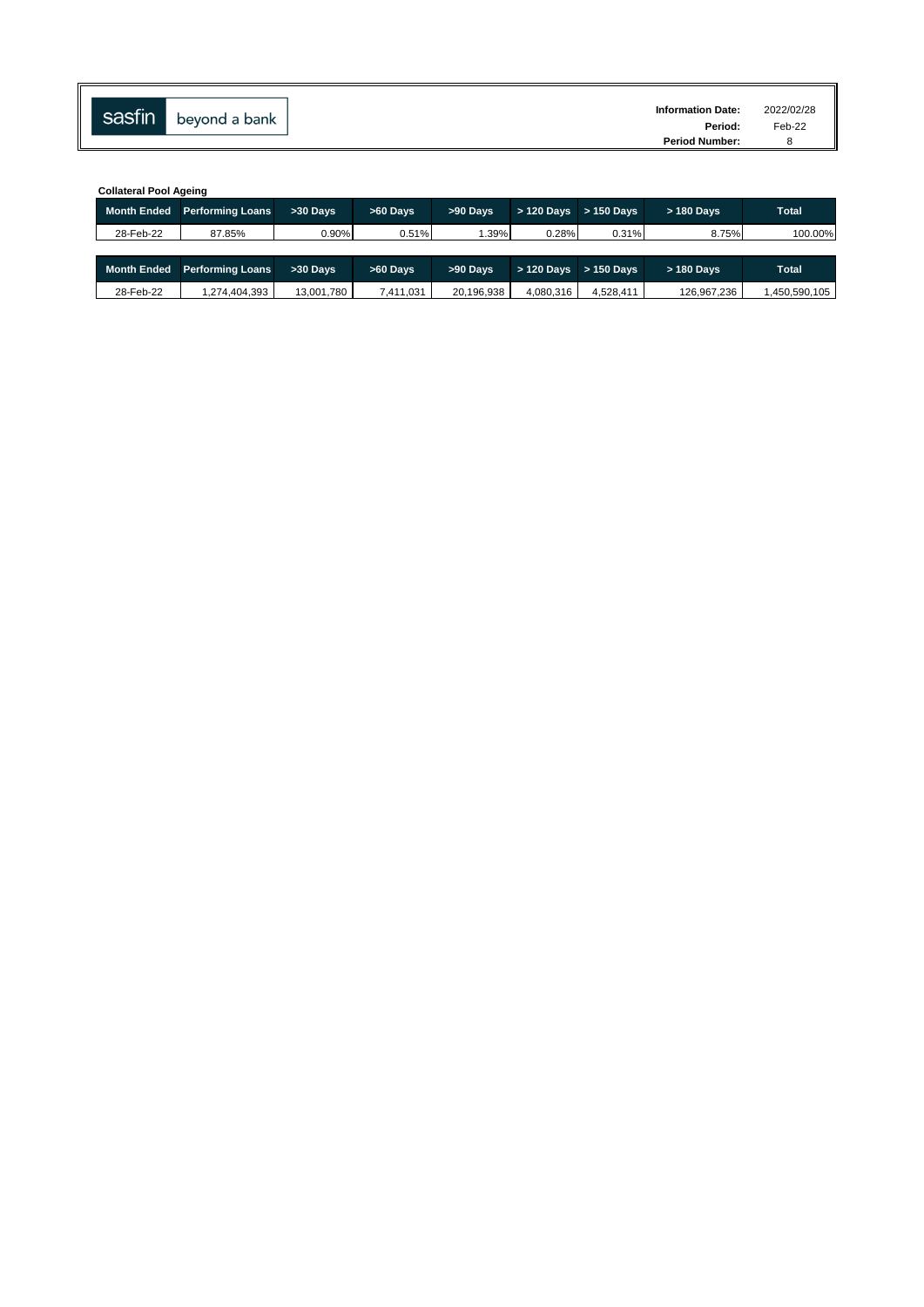**Delinquency Contracts**

| Total Portfolio (excluding evergreen) |                                      |                                                 |                                                                            |                                        |  |  |  |  |  |  |  |  |  |
|---------------------------------------|--------------------------------------|-------------------------------------------------|----------------------------------------------------------------------------|----------------------------------------|--|--|--|--|--|--|--|--|--|
| <b>Days in Arrears</b>                | Number of<br><b>Operating Leases</b> | Percentage of<br><b>Opertaing Leases</b><br>(%) | <b>Outstanding</b><br><b>Discounted</b><br><b>Principal Balance</b><br>(R) | Percentage of<br><b>Balance</b><br>(%) |  |  |  |  |  |  |  |  |  |
| $> 30 \le 60$                         | 335                                  | 32.59%                                          | 13,001,780                                                                 | 29.09%                                 |  |  |  |  |  |  |  |  |  |
| $> 60 \le 90$                         | 163                                  | 15.86%                                          | 7,411,031                                                                  | 16.58%                                 |  |  |  |  |  |  |  |  |  |
| $> 90 \le 120$                        | 371                                  | 36.09%                                          | 20,196,938                                                                 | 45.19%                                 |  |  |  |  |  |  |  |  |  |
| $> 120 \le 150$                       | 159                                  | 15.47%                                          | 4,080,316                                                                  | 9.13%                                  |  |  |  |  |  |  |  |  |  |
| <b>Total</b>                          | 1,028                                | 100.00%                                         | 44.690.066                                                                 | 100.00%                                |  |  |  |  |  |  |  |  |  |

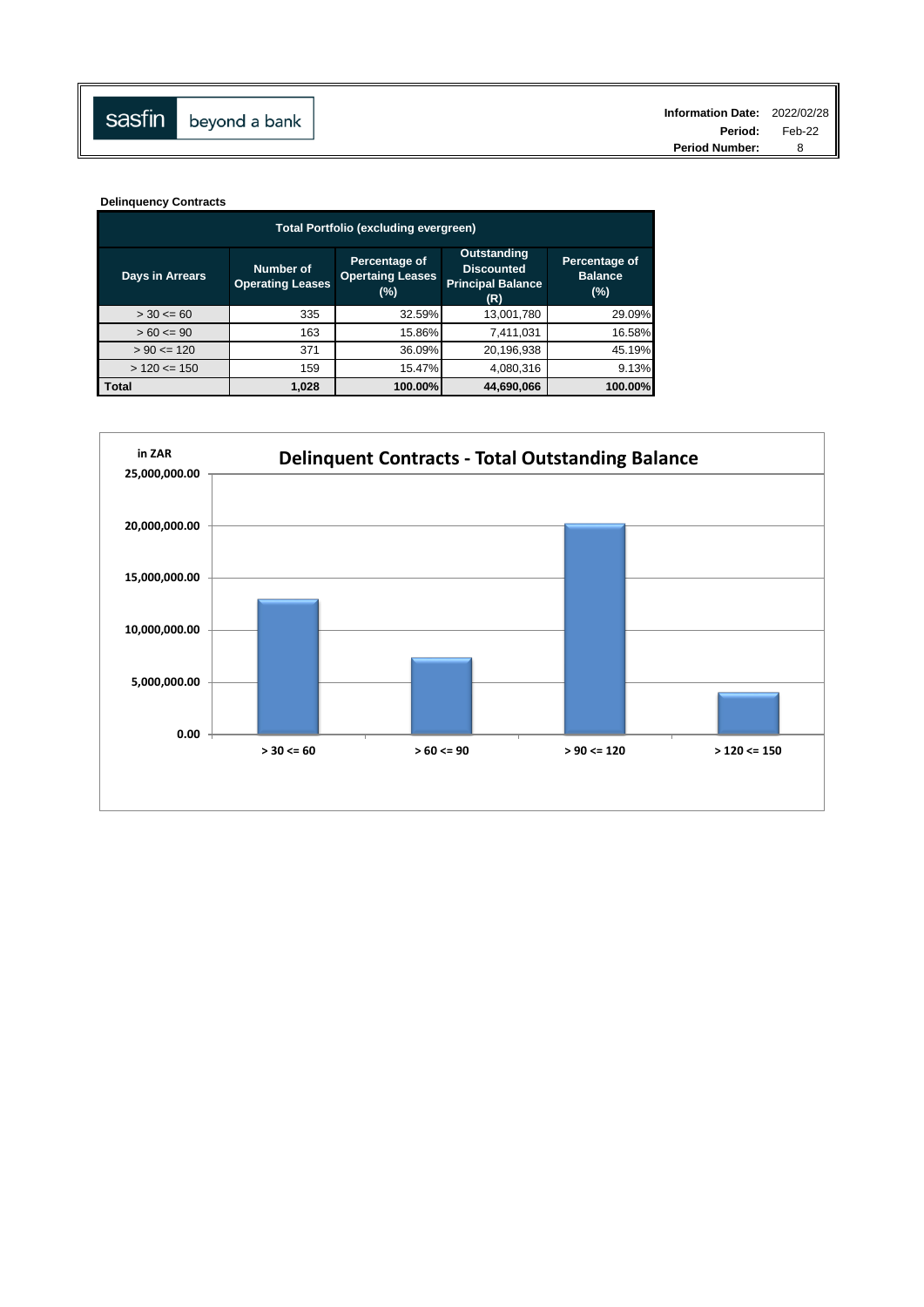| sasfin | beyond a bank | <b>Information Date:</b><br>Period: | 2022/02/28<br>Feb-22 |
|--------|---------------|-------------------------------------|----------------------|
|        |               | <b>Period Number:</b>               |                      |

**Defaulted Contracts**

| <b>Total Portfolio (excluding evergreen)</b> |                                      |                                                 |                                                                            |                                           |  |  |  |  |  |  |  |  |  |
|----------------------------------------------|--------------------------------------|-------------------------------------------------|----------------------------------------------------------------------------|-------------------------------------------|--|--|--|--|--|--|--|--|--|
| Days in Arears                               | Number of<br><b>Operating Leases</b> | Percentage of<br><b>Opertaing Leases</b><br>(%) | <b>Outstanding</b><br><b>Discounted Principal</b><br><b>Balance</b><br>(R) | Percentage of<br><b>Balance</b><br>$(\%)$ |  |  |  |  |  |  |  |  |  |
| $> 150 \le 180$                              | 191                                  | 5.3% R                                          | 4,528,411                                                                  | 3.4%                                      |  |  |  |  |  |  |  |  |  |
| >180                                         | 3.399                                | 94.7% R                                         | 126,967,236                                                                | 96.6%                                     |  |  |  |  |  |  |  |  |  |
| 100% impairment                              | 19                                   | $0.5\%$ R                                       | 1,102,646                                                                  | 0.8%                                      |  |  |  |  |  |  |  |  |  |
| Total                                        | 3,590                                | 100.00%                                         | 131,495,646                                                                | 100.00%                                   |  |  |  |  |  |  |  |  |  |

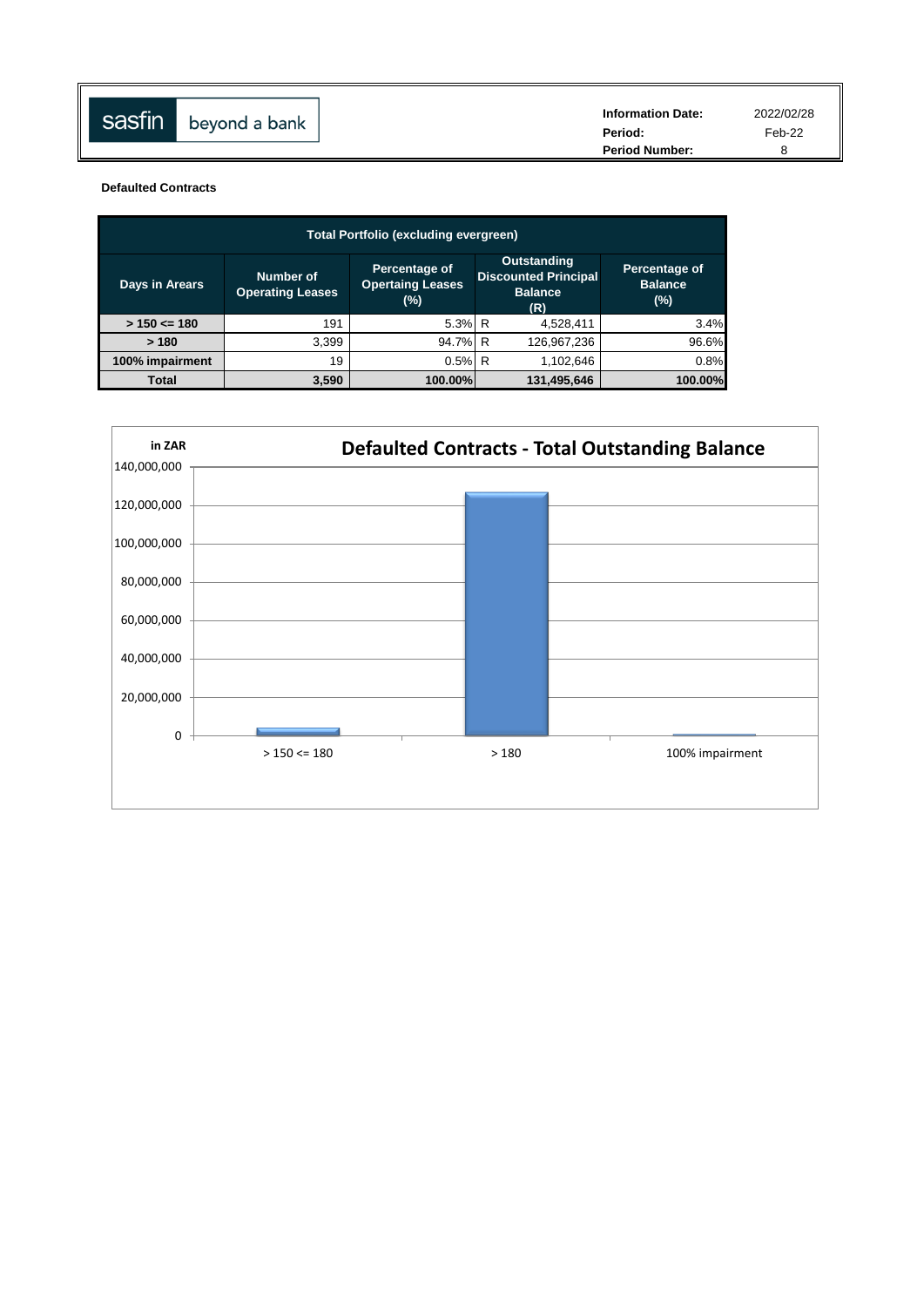| sasfin |               | <b>Information Date:</b>  | 2022/02/28 |
|--------|---------------|---------------------------|------------|
|        | beyond a bank | Period:<br>Period Number: | Feb-22     |
|        |               |                           |            |

| <b>Excess Spread</b> |  |                                                                                            |                         |         |  |  |  |                                                                                                                                         |               |  |                            |                   |                         |                                                                                                |            |                            |
|----------------------|--|--------------------------------------------------------------------------------------------|-------------------------|---------|--|--|--|-----------------------------------------------------------------------------------------------------------------------------------------|---------------|--|----------------------------|-------------------|-------------------------|------------------------------------------------------------------------------------------------|------------|----------------------------|
| Month-end            |  | Interest -<br><b>Excessive Payment Date</b> equipment leases                               | Interest -<br>permitted | profits |  |  |  | Receipts under Senior expenses<br>Evergreens Other Income Revenue (a) hedge agreements (excltax, incl<br>http://www.man.man/ Income.Tax | swap payment) |  | All senior<br>expenses (c) | Note interest (d) | $(a) + (b) - (c) - (d)$ | Excess Spread Notes issued (average Excess spread as Excess spread as<br>for the month)        | % of notes | % of notes<br>(annualised) |
| Feb-22               |  | 17-Mar-22 R 14,718,191.84 R 224,840.86 R 1,404,704.04 R 4,505,708.39 R · R 20,853,445.13 R |                         |         |  |  |  |                                                                                                                                         |               |  |                            |                   |                         | R 2,007,572.88 R 1,673,574.59 R 3,681,147.47 R 4,718,867.00 R 12,453,430.66 R 1,108,000,000.00 | 1.12%      | 13.49%                     |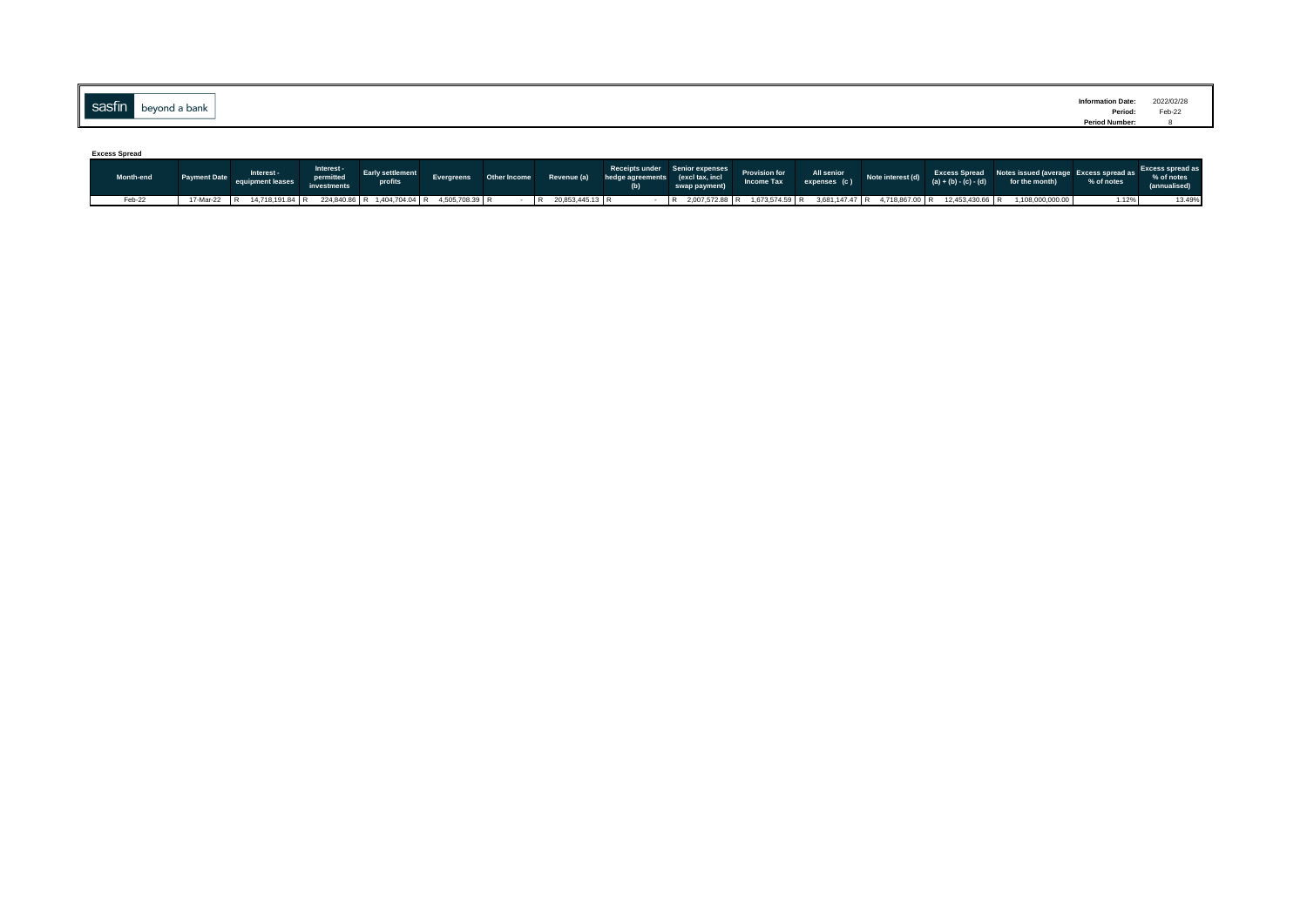|                      | Information Date: 2022/02/28 |        |
|----------------------|------------------------------|--------|
| Sasfin beyond a bank | Period:                      | Feb-22 |
|                      | <b>Period Number:</b>        |        |

## **Information on the retention of net economic interest**

**Retention Amount at Poolcut**

| <b>Information Date:</b>        | <b>Number of</b><br><b>Operating</b><br><b>Leases</b> | Percentage of<br><b>Operating</b><br><b>Leases</b><br>(%) | <b>Outstanding</b><br><b>Nominal Balance</b> | Percentage<br>of Balance<br>(%) |
|---------------------------------|-------------------------------------------------------|-----------------------------------------------------------|----------------------------------------------|---------------------------------|
| Portfolio sold to (by) SPV      | 454                                                   | 10%                                                       | 54,114,573                                   | 11%                             |
| <b>Retention of Sasfin Bank</b> | 3,934                                                 | 90%                                                       | 425,882,907                                  | 89%                             |
| <b>Total</b>                    | 4,388                                                 | 100%                                                      | 479,997,479                                  | 100%                            |

### **Retention Amounts**

| Minimum Retention       | 162.343.718 | 28% |
|-------------------------|-------------|-----|
| <b>Actual Retention</b> | 425,882,907 | 72% |
|                         | 588,226,625 |     |

## **Retention Amount End of Period**

| <b>Type of Asset</b>            | Number of<br><b>Operating</b><br><b>Leases</b> | Percentage of<br><b>Operating</b><br><b>Leases</b><br>(%) | <b>Outstanding</b><br><b>Nominal Balance</b> | <b>Percentage</b><br>of Balance<br>$(\%)$ |
|---------------------------------|------------------------------------------------|-----------------------------------------------------------|----------------------------------------------|-------------------------------------------|
| <b>Portfolio sold to SPV</b>    | 23,720                                         | 86%                                                       | 1,450,590,105                                | 77%                                       |
| <b>Retention of Sasfin Bank</b> | 3.934                                          | 14%                                                       | 425,882,907                                  | 23%                                       |
| Total                           | 27.654                                         | 100%                                                      | 1,876,473,011                                | 100%                                      |

## **Retention Amounts**

| Minimum Retention       | 162.343.718 | 28% |
|-------------------------|-------------|-----|
| <b>Actual Retention</b> | 425.882.907 | 72% |
|                         | EDD DDR ROE |     |

588,226,625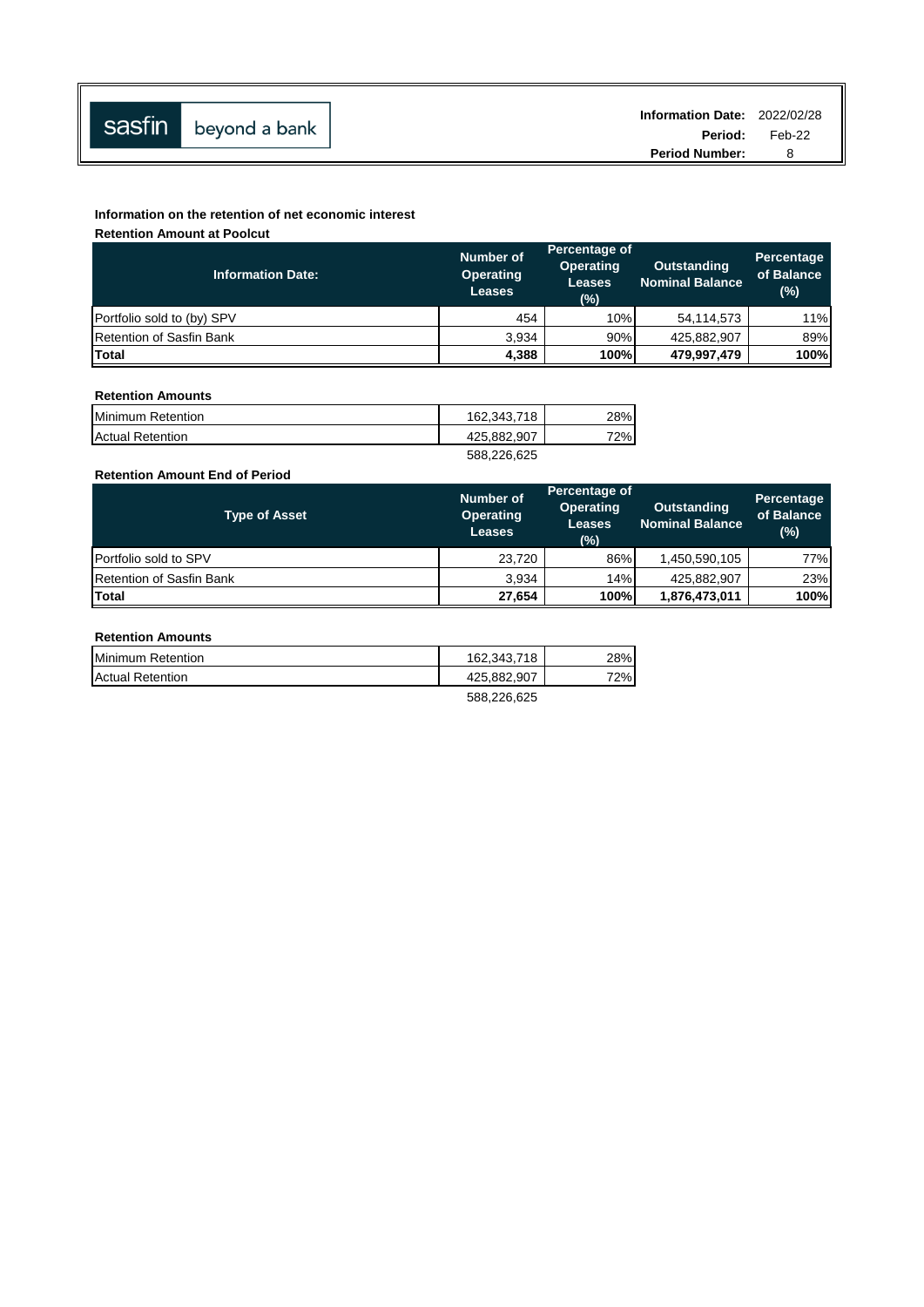**Details on Notes**

| Information regarding the Notes: |          |                         |        |                |                               |                           |                         |
|----------------------------------|----------|-------------------------|--------|----------------|-------------------------------|---------------------------|-------------------------|
| <b>Bond Code</b>                 | Rating   | <b>Principal amount</b> | Margin | Step-up Margin | <b>Expected maturity date</b> | Legal final maturity date | Interest payment dates  |
| ERSA25                           | AAA(zaf) | 281.000.000             | 1.80%  | 100 bps        | 17-Aug-22                     | 17-Nov-25                 | 17th Feb, May, Aug, Nov |
| ERSA26                           | AAA(zaf) | 178,000,000             | 1.42%  | 100 bps        | 17-May-22                     | 17-Nov-25                 | 17th Feb, May, Aug, Nov |
| ERSA27                           | AAA(zaf) | 230,000,000             | 1.30%  | $100$ bps      | 17-Aug-22                     | 17-Nov-25                 | 17th Feb, May, Aug, Nov |
| ERSA28                           | AAA(zaf) | 263,000,000             | 2.05%  | $100$ bps      | 17-Aug-23                     | 17-Nov-25                 | 17th Feb, May, Aug, Nov |
| ERS3B6                           | AAA(zaf) | 16,000,000              | 1.75%  | $100$ bps      | 17-May-22                     | 17-Nov-25                 | 17th Feb, May, Aug, Nov |
| ERS3B7                           | AAA(zaf) | 99,000,000              | 1.50%  | $100$ bps      | 17-Aug-22                     | 17-Nov-25                 | 17th Feb, May, Aug, Nov |
| ERS3C6                           | AAA(zaf) | 6,000,000               | 2.15%  | 100 bps        | 17-May-22                     | 17-Nov-25                 | 17th Feb, May, Aug, Nov |
| ERS3C7                           | AAA(zaf) | 35,000,000              | 1.55%  | 100 bps        | 17-Aug-22                     | 17-Nov-25                 | 17th Feb, May, Aug, Nov |
|                                  |          | 1.108.000.000           |        |                |                               |                           |                         |

| Interest on Notes |                  |                         |                                    |                                         |                                      |                                     |                   |
|-------------------|------------------|-------------------------|------------------------------------|-----------------------------------------|--------------------------------------|-------------------------------------|-------------------|
| <b>Name</b>       | <b>BESA Code</b> | <b>Redeemed to date</b> | <b>Total interest</b><br>28-Feb-22 | <b>Total interest paid</b><br>28-Feb-22 | Interest outstanding at<br>28-Feb-22 | Amount owing next<br>payment period | Next payment date |
| Class A           | ERSA25           | Nil                     | 10.294.307.97                      | 9.742.316.19                            | 551,991.78                           | 551.991.78                          | 17-May-22         |
| Class A           | ERSA26           | Nil                     | 6.070.633.94                       | 5.743.211.47                            | 327.422.47                           | 327.422.47                          | 17-May-22         |
| Class A           | ERSA27           | Nil                     | 7.660.329.60                       | 7.246.329.60                            | 414.000.00                           | 414.000.00                          | 17-May-22         |
| Class A           | ERSA28           | Nil                     | 10.072.619.02                      | 9.534.369.70                            | 538.249.32                           | 538.249.32                          | 17-May-22         |
| Class B           | ERS3B6           | Nil                     | 578,238,70                         | 549.659.63                              | 28,579.07                            | 28,579.07                           | 17-May-22         |
| Class B           | ERS3B7           | Nil                     | 3.429.091.47                       | 3.244.381.88                            | 184,709.59                           | 184.709.59                          | 17-May-22         |
| Class C           | ERS3C6           | Nil                     | 233.788.11                         | 221.311.40                              | 12,476.71                            | 12,476.71                           | 17-May-22         |
| Class C           | ERS3C7           | Nil                     | 1.223.955.73                       | 1.158.079.02                            | 65.876.71                            | 65,876.71                           | 17-May-22         |
|                   |                  |                         | 39.562.964.54                      | 37.439.658.89                           | 2,123,305.65                         | 2,123,305.65                        |                   |